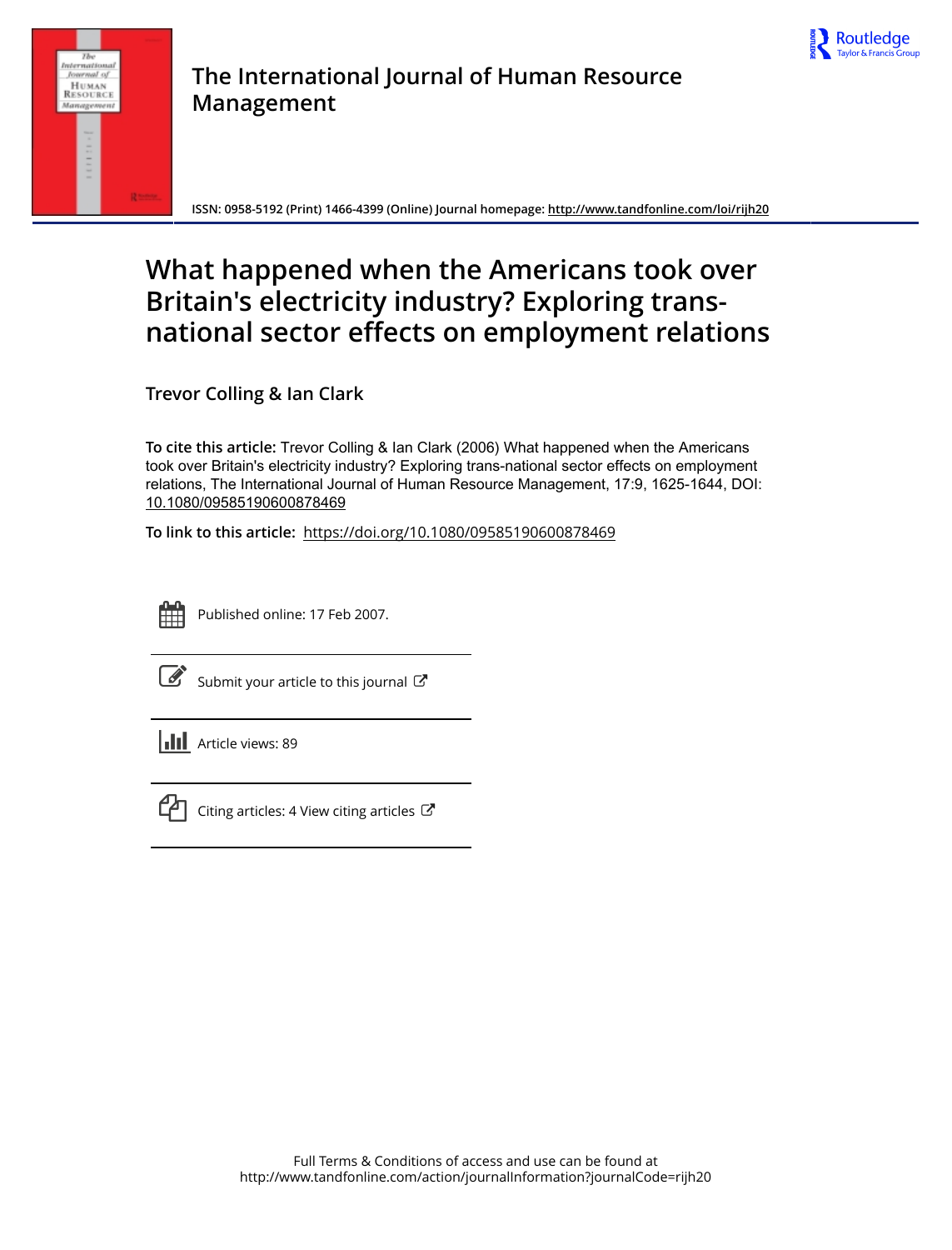Int. J. of Human Resource Management 17:9 September 2006 1625–1644

Routledge

# What happened when the Americans took over Britain's electricity industry? Exploring trans-national sector effects on employment relations

# Trevor Colling and Ian Clark

Abstract Pressures stemming from the country of origin are seen increasingly as the single most important influence on multinational companies, and American managements are famed particularly for their marked preferences for non-unionism and for pay systems linked to performance. The dramatic inflow of American investment into the British electricity industry from 1996 onwards provides an opportunity to observe the development of these influences. In fact, employment relations reform was not driven by the concerns of American owners to any significant degree, but tended to follow patterns already very well established in the utilities sector in the UK. This can only be understood in the context of similar developments in sector-level governance in both countries, and the processes through which this drove international strategies at higher levels, affecting investment and organizational structure.

Keywords Multinationals; industrial relations; privatization; regulation; country-oforigin; sector.

# Introduction

Developments in the electricity supply industry over the past decade provide important insights into the behaviour of multinational companies in Europe. Substantial inward investments by American companies in the mid-1990s might be expected to have generated important consequences for employment relations. Pressures stemming from the country of origin are seen increasingly as the single most important influence on multinational companies (Ferner, 1997; Harzing and Sorge, 2002). American managements are famed generally for their marked preferences for non-unionism and for pay systems linked to performance. In the UK electricity supply industry (ESI), with its traditions of highly structured, seniority-based pay systems and established patterns of unionization (see Colling, 1991; Ferner and Colling, 1993), the potential scope for reform was immense. The managerial infrastructure of American multinationals facilitates the international transfer of such processes and the sheer weight of American investment in the UK at the time arguably would encourage transfer by providing networks of like-minded companies across the industry.

Trevor Colling, Industrial Relations and Organizational Behaviour Group, Warwick Business School, University of Warwick, Coventry CV4 7AL, UK (e-mail: Trevor.Colling@WBS.ac.uk); Ian Clark, International Management and Organization, Birmingham Business School, University House, Birmingham B15 2TT, UK (e-mail: I.Clark@bham.ac.uk).

> The International Journal of Human Resource Management ISSN 0958-5192 print/ISSN 1466-4399 online q 2006 Taylor & Francis http://www.tandf.co.uk/journals DOI: 10.1080/09585190600878469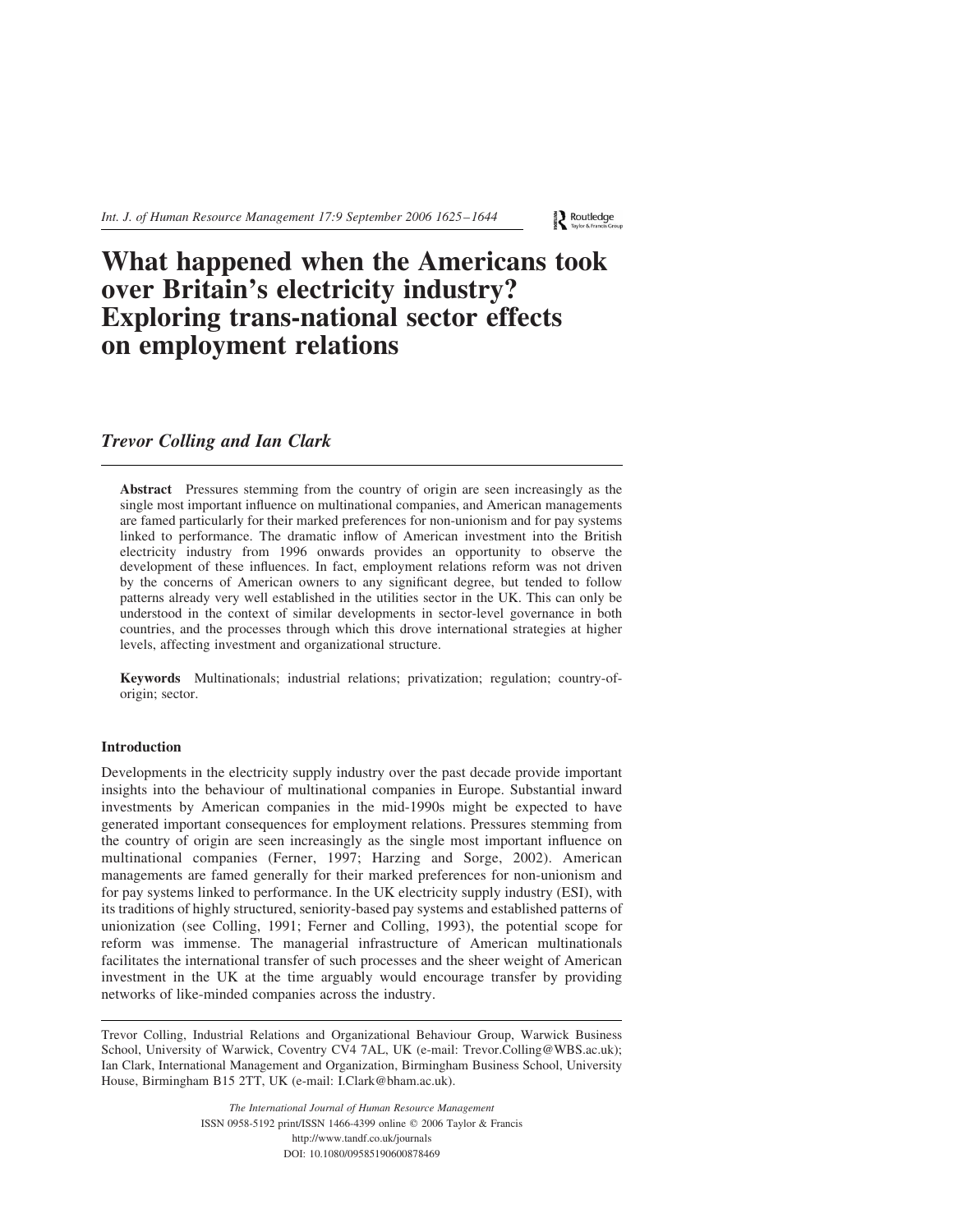But findings discussed here fail to discover strong patterns of country-of-origin influence upon employment relations. There were few attempts to impose 'American' styles of management, either directly (through expatriate managers) or indirectly through cultural or bureaucratic mechanisms. Similar organizational structures were adopted to those prevailing in analogous UK-owned companies and these permitted significant discretion to businesses and to their generally British managers. Although change was apparent in employee relations procedures and cultures, this tended to follow patterns emerging industry wide in the UK.

The paper finds significant but multi-levelled sector effects conditioning the orientation of managers to their newly acquired British operations. They did not necessarily impact directly on employment relations, however. Rather they combined in specific ways to structure 'upstream' strategic choices, about what to produce and where, and it is these that influenced approaches to workforces.

#### Multinational companies, institutional settings and the role of sector

Multinational companies develop first within their own national contexts and institutional differences between geographically specific 'business systems' necessarily condition strategies and structures: 'we think it would be better to describe multinationals as national firms with international operations' (Harzing and Sorge, 2002: 206). Such is the logic underpinning streams of academic and policy literature premised on the idea of national 'models' (see Coates, 2001; Hall and Soskice, 2001; Whitley, 1992, 2001). These systems need not be understood as monoliths. New institutional theory provides the tools with which to explore different 'organizational fields', including sectors, and the ways in which they interact to modulate behaviour (DiMaggio and Powell, 1983). Difficulties arise when trying to move above the national level of analysis to explore firm behaviour across borders. National institutional factors remain highly visible at this level, but the analytical purchase of sector effects tends to be obscured.

The 'institutionalist' approach comprises a variety of perspectives and approaches but at their heart is the contention that social groups adapt their behaviour to the regulatory norms and assumptions generated by the interaction of agencies. These are not entirely unchanging, and some institutionalists are especially interested in what happens during moments of crisis or 'shock', but they are sufficiently durable to provide a predictable basis for social and economic exchange. The precise form taken by these institutions, and the terms upon with they interact, vary between national contexts. As a consequence, it has become common to group national economies, according to how prominent a role is assumed by state agencies and the degree to which they co-ordinate economic activity (e.g. Hall and Soskice, 2001; Whitley, 2001). Institutional settings thus condition differences in the nature of the firm. For example, how far the ownership of firms is separated from managerial control and the degree to which firms are narrowly specialized or diversified in unrelated business lines. They may also influence choices over managerial control systems within the firm. The management of industrial relations, work organization and job design may typically be centralized or devolved to local managers, according to the content of statutory regulation and the level of social regulation through collective bargaining.

In approaching their investments abroad, multinational companies draw deeply on the paradigm assumptions influencing their home operations (Edwards and Ferner, 2002; Ferner, 1997). The force of such home country influence is especially marked in research into American multinational companies. Studies show repeatedly that, relative to those of other national origin, American multinationals deploy highly centralized and formalized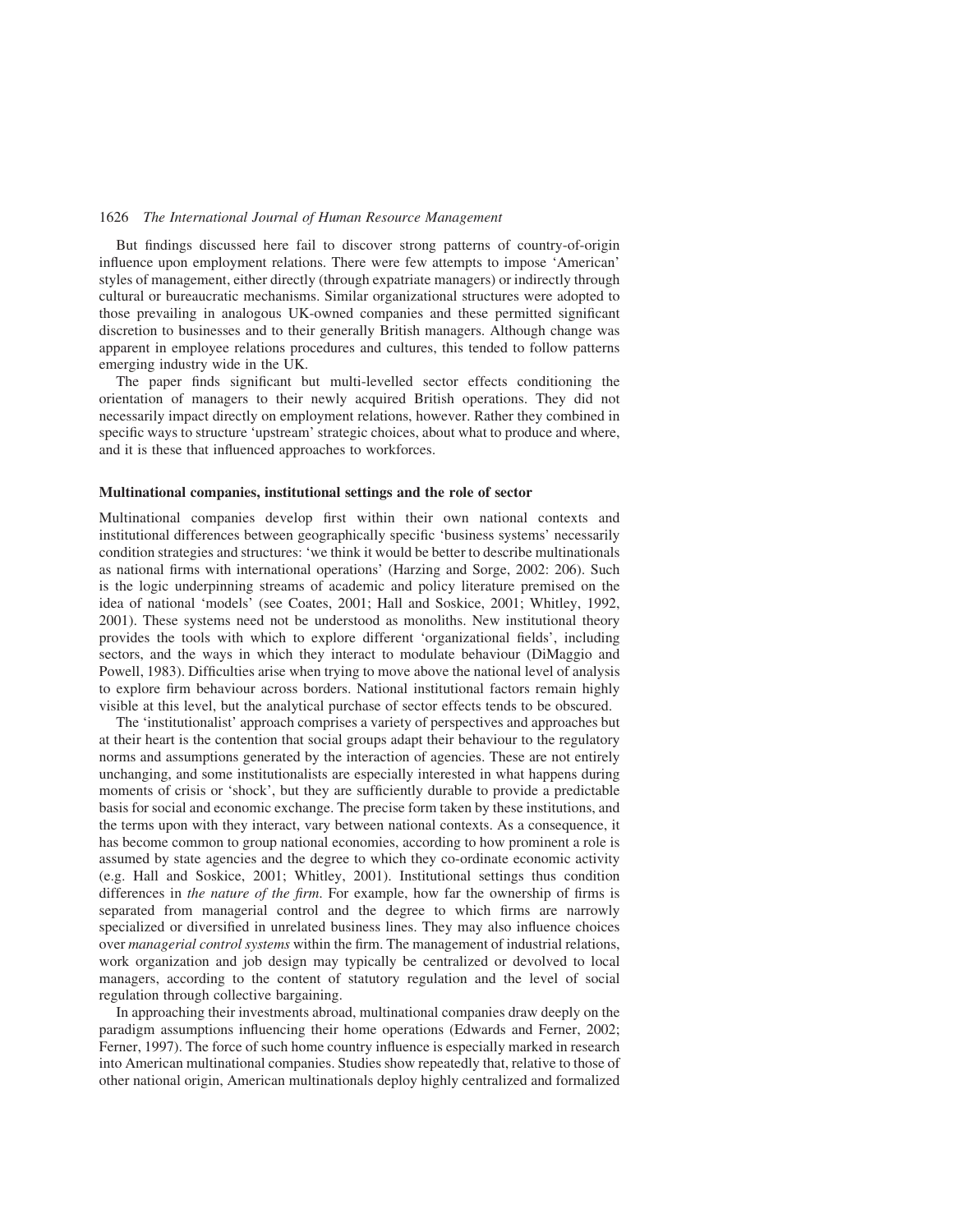management systems (e.g. Harzing, 1999; Negandhi, 1986; Young et al., 1985; Yuen and Kee, 1994). On HR policy specifically, Ferner et al. (2004) found that centralization impacted particularly on approaches to three areas. First, worldwide guidelines were most widespread on the issue of pay. The centre tended to establish norms in relation to grading, pay bands and pay levels. Performance-related elements were also almost uniformly evident, though these did not always extend throughout the workforce. Second, whether linked to pay or not, performance measures played a critical role in the subsidiaries, feeding often into decisions about dismissal and redundancy. Reflecting the American 'employment-at-will' business philosophy, some firms had introduced 'forced distributions' in which specified proportions of employees had to be placed in highest and lowest performing categories, with the lowest falling vulnerable to dismissal. Finally, there was substantial evidence of deep-seated opposition to unions, particularly at corporate level, and a preference for non-unionism.

These researchers and others, though, have emphasized the need for sensitive interpretation, to acknowledge the interaction of home country influence with other pressures. Much of the prevailing literature on multinational companies explores the balance between aggregated pressures exerted from the respective business systems, those from the home country of the firm and those encountered in the host country in which operations have been established (see Muller-Camen et al., 2001). It seems that, 'national origin shapes and constrains the actions of these actors but leaves scope for them to draw on practise operating in other countries' (Edwards and Ferner, 2002: 100). For example, while confirming predicted patterns of centralization on some issues (above), Ferner et al. (2004) found a constantly shifting balance between central control of HR policy and the assertion of local autonomy. Hall et al. (2003) discovered complex responses to requirements to establish European Works Councils (EWCs). American firms generally expressed the kind of opposition that might be predicted from the homecountry perspective, but there was significant variation between firms in the approaches eventually adopted. A range of structural and agency factors stemming from the nature of the business and international composition of the firm ameliorated the influence of national origin in these cases (Marginson et al., 2004).

Findings of this kind suggest that institutional pressures beneath the national level might interact with host and home country factors. The idea of including sector as an influence has considerable intuitive appeal, since it clearly conditions developments within national contexts. Findings on pay and working time in Britain reveal strong sectoral patterns for example (Arrowsmith and Sisson, 1999).

'New institutionalist' analysis offers some useful conceptual tools, linking the nature of influence with the characteristics of 'organizational fields' which might include sector (DiMaggio and Powell, 1983). Coercive isomorphism occurs when organizations are compelled to adopt structures or rules by external bodies. At sector level, typically these will be state-level organizations, although constraints may also be exerted by employers associations and industry-wide collective bargaining, where this exists (Hollingsworth and Streek, 1994). Mimetic isomorphism tends to happen in environments where external pressures provide no clear or single set of requirements and relative uncertainty encourages firms to copy initiatives that have been implemented successfully by market leaders. Finally, *normative isomorphism* is driven by workforces, particularly those governed by technical or professional protocols that extend beyond the firm.

The critical difficulty in exploring sector effects, however, comes when the level of analysis moves from national to trans-national sector effects. One problem is that their depth and definition vary considerably and allegiances across boundaries may be very weak in some industries. Evidence of sector-level convergence is apparent in relatively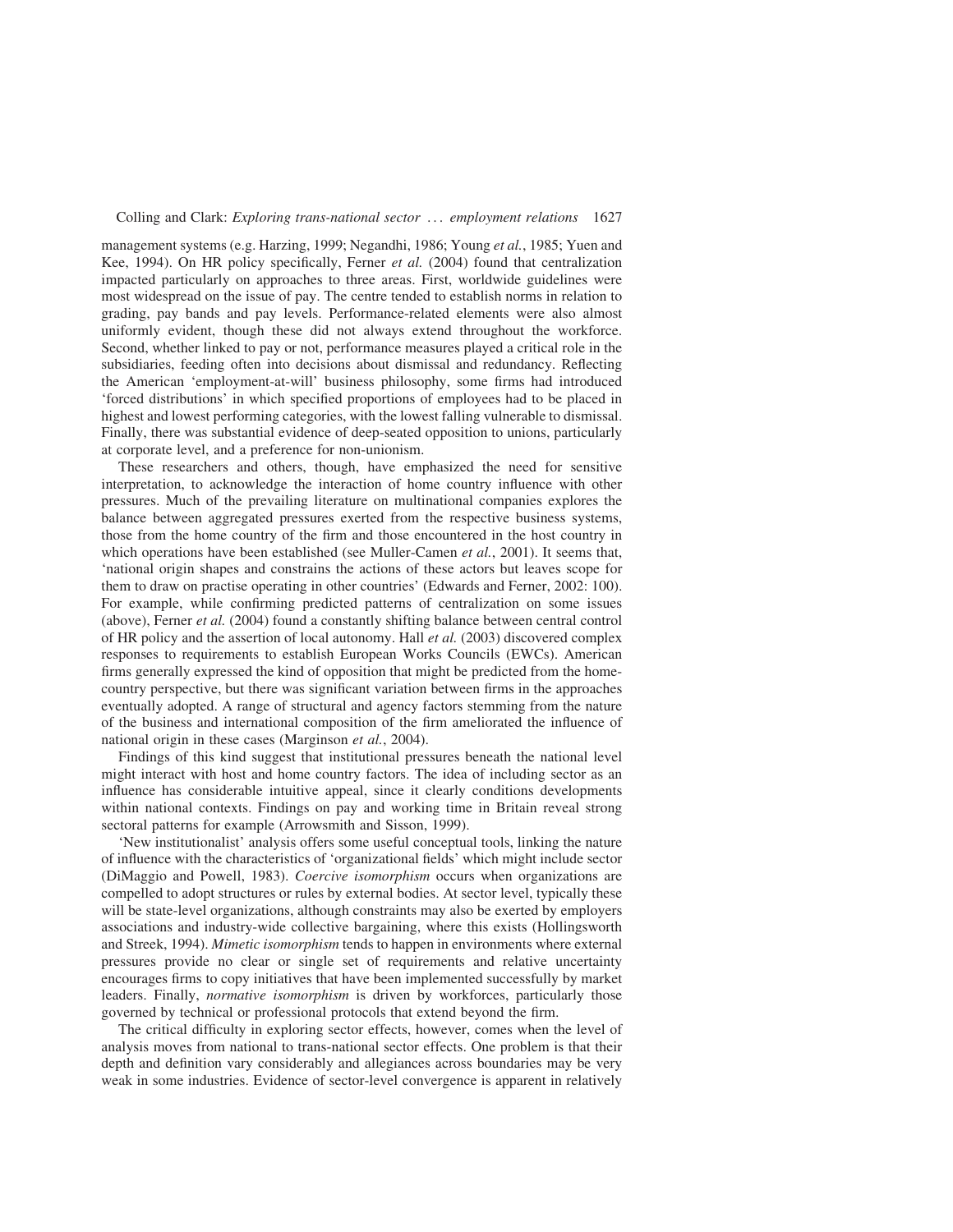co-ordinated and integrated sectors, like civil aviation for example (Martinez-Lucio et al., 2001). But cross-border regulation is rarely as developed as this. In most sectors, the extent to which production takes place, and the way that the product and production process are regulated, remains a matter for national institutions; hence the common finding that, 'institutional differences at the national level cause persistent heterogeneity among organisations across countries, even if they operate in the same industry and are subject to the same external influences' (Woywode, 2002: 497, emphasis added). By commission and omission, researchers on multinational companies have often relegated sector to the status of secondary influence, conditioned by home or host country factors: 'without denying that regional or sectoral institutions matter to firm behaviour ... many of the most important institutional structures... are the preserve of the nation-state' (Hall and Soskice, 2001: 4).

A number of questions are raised by this collection of issues. Under what circumstances are sector effects communicated trans-nationally? What consequences do they carry for the management of employment? And how are these influenced by the structural and normative frameworks provided by national business systems? Our central argument here is that sector effects do not necessarily operate directly upon employment systems. Analysis must capture the complexity of environmental forces shaping firmlevel responses. Using the terminology of the strategic choice literature, we distinguish between third-, second- and first-order effects. Decisions over employment issues are downstream, or third order, and are made subject to second-order decisions (over organizational and management structures) and first-order ones (over what to produce and where). In the discussion that follows, this framework is applied to the conditions prevailing in the UK electricity industry over the past decade.

#### Methodology

For those seeking to explore sector effects, there are good reasons to expect to find them in the electricity industry. Few of the definitional or boundary problems noted above apply here and companies generally have a strong and undiluted identity as a consequence. Cohesion is explained by the presence at national level of all three of the principal governance methods (Hollingsworth and Streek, 1994). At the lowest level, community identity is reinforced by the fact that electricity is a network industry characterized by strong inter-dependence between companies. Distribution networks to customers are only as effective as the transmission and generation systems that supply them, and so on. At the highest level of governance, electricity supply is vital to the industrial infrastructure of any single country, and this fosters high public policy interest and sustained regulatory attention by state agencies (Pendleton, 1997). The ready acknowledgement of shared interests, and a need to co-ordinate responses to government, has given rise to an intermediate form of governance, formally constituted employers associations. Since many of these features are inherent in the industry, they are more or less common across national boundaries. In most developed economies across the world, for example, 'it has been the norm for public ownership to prevail' (McGowan, 1994: 36). These factors continue to buttress the sector's boundaries and internal cohesion.

The evidence considered here is drawn from a multi-method study of changes in the British electricity supply industry conducted as part of a broader investigation of employment practice within multinational companies.<sup>1</sup> Documentary evidence from both the UK and the USA is drawn upon; sources included government departments, regulatory authorities and electricity companies themselves. In addition, interviews were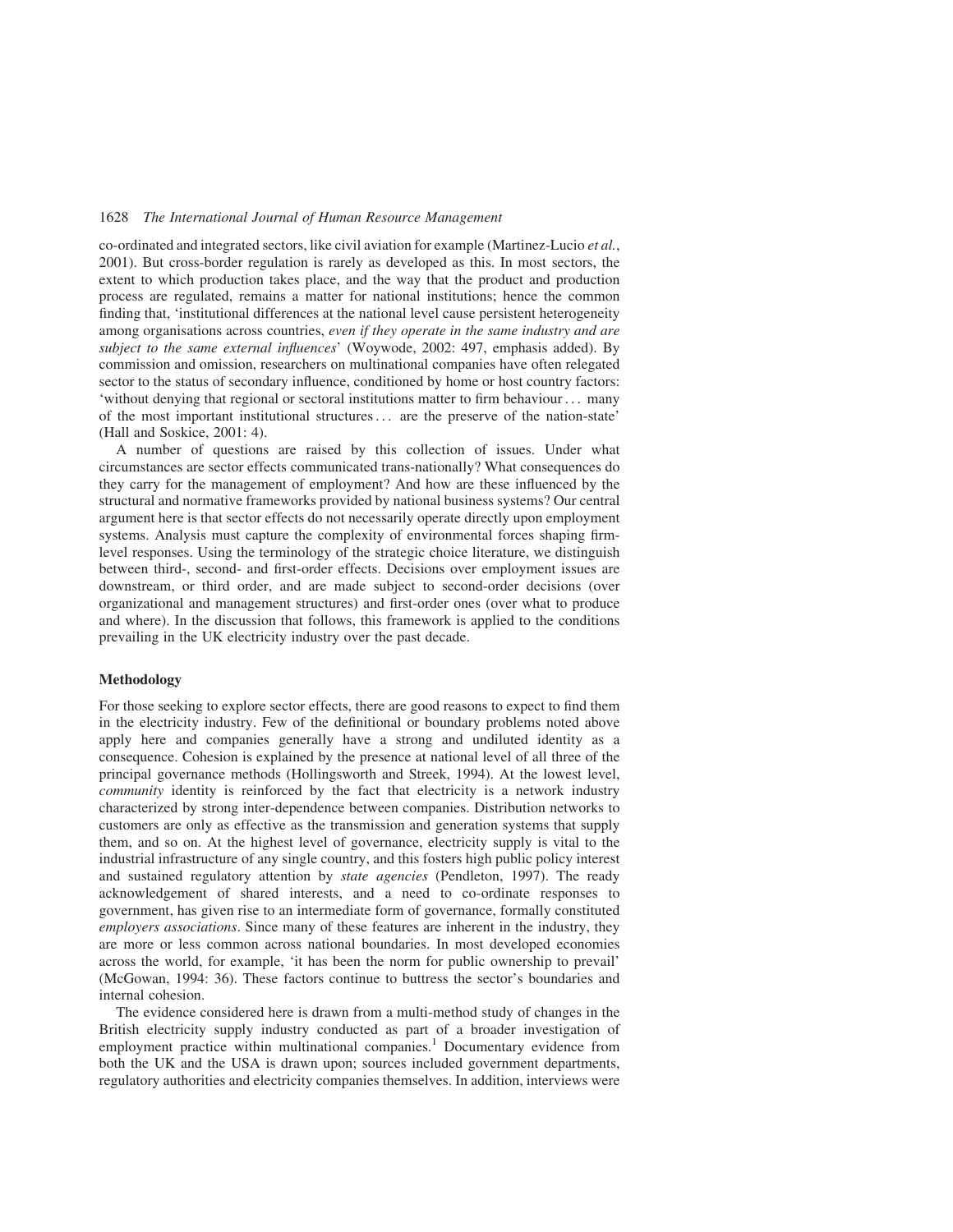conducted with ten trade union officials in the UK. Qualitative interview data are a particularly appropriate way to explore the issues at hand here since they permit exploration beyond surface detail of employment practice to the processes through which changes transpired and, particularly important, the source of the impetus behind them. Respondents were drawn from the three principal unions, the Engineers' and Managers' Association (EMA, now part of PROSPECT); the Amalgamated Engineering and Electrical Union (AEEU, now part of AMICUS), and UNISON. Although other unions are recognized, these together represent the bulk of engineering, craft and administrative occupations within the electricity industry. Three of the officers involved had extensive national responsibilities, including contacts at executive level with British and American companies. Others were selected on the basis of their company specific experiences in American-owned electricity companies in the generating and distribution areas. Access to branch-level actors was facilitated in one union through attendance at a forum of activists from a range of US-owned electricity companies.

There are important limitations to the data. In particular, union sources are not matched by others from managers of American-owned companies. Access was sought to a number of companies without success. This is consequential because, while union officers may be able to report and infer international pressures for change, only managers can interpret them directly. However, the absence of direct management data is mitigated to some extent by the fact that all three unions had managers in membership throughout the periods covered and there was strong evidence of closely reciprocal information flows between management level members and their unions. Union officers were able to share with us company documentation that came originally from sources in management positions.

## First-order effects: patterning international investment and disinvestment

In this section we explore the developments in the electricity sector in America and in Britain that structured first-order strategic decisions over what to produce and where. Reregulation in the two countries came to provide strong incentives for international investment. Beginning in the mid-1990s, an Anglo-American axis emerged, manifest first in increasing American ownership of UK electricity companies and later in UK companies investing in the USA (Gow, 2000; Heller, 2001). American acquisitions of distribution companies alone totalled \$25 billion dollars and accounted for 20 per cent of all inward investment in 1995 (White, 1996: 4). In generation, the combined stake of just three American companies (Texas Utilities, Edison and AES) grew to 11.2 per cent by 1999 (Gow, 1999).

Critically, the nature of the companies involved, and of the investments they made, conditioned their approaches towards lower-order strategies governing subsidiary management and employment relations. Explaining these developments requires exploration of push factors operating in the USA and pull factors attracting investors to the UK. This constellation of factors proved to be ephemeral; highly favourable investment climates were to change dramatically, resulting in retrenchment and divestment among new American owners.

#### Factors pushing American firms towards the UK

Increased momentum in electricity industry restructuring By the mid-1990s, a restructuring agenda for the American electricity industry had gathered significant momentum (EIA, 2000c). The main contours of reform were becoming clear and the 200 or so Investor Owned Utilities (IOUs) began to face serious strategic choices.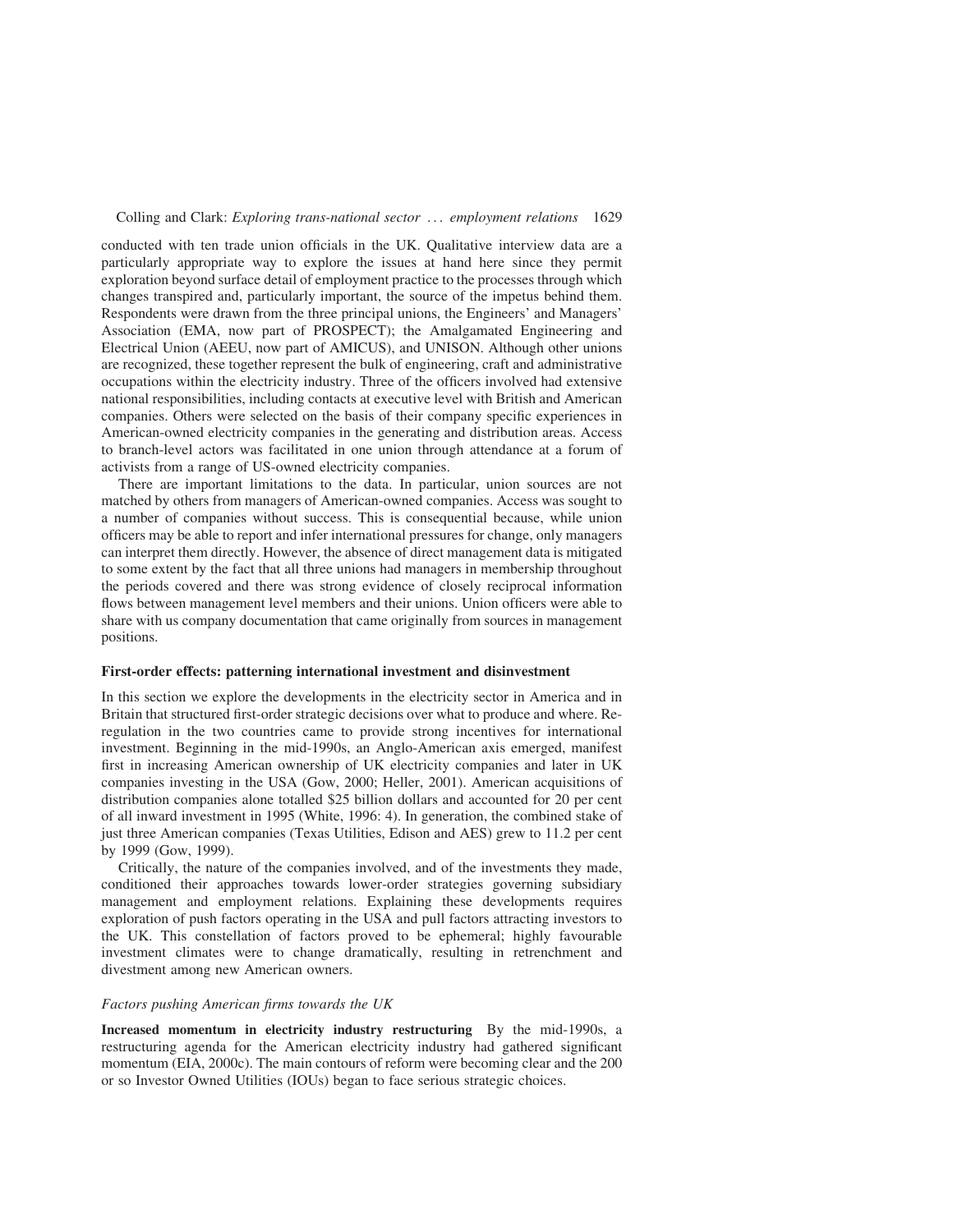For some time, the main aim of reform had been to stimulate competition by lowering the barriers to entry to newcomers. IOUs were fully integrated private monopolies, providing generation, transmission and distribution throughout the geographical areas they served. Since the New Deal era of the 1930s, they had co-existed with an array of other smaller players, including federal and municipal utilities and co-operatives in rural areas, introduced following spectacular market failures. The Public Utility Regulatory Policies Act (PURPA) 1978 obliged IOUs to buy surplus electricity from fuel-diverse independent power producers (IPPs) at the 'avoided cost', that is the price they would have to pay if they built the plant themselves. Competition was widened further by the Energy Policy Act 1992 (EPACT) which created another sub-category of non-utilities, the exempt wholesale generators (EWGs). From this point onward, restructuring initiatives strongly resembled those developed earlier in the UK, in broad terms at least. Transmission was separated from generation and from distribution (FERC Order 888, April 1996). New market entrants were to be given access to the distribution system and permitted a direct interface with retail customers.

Quests for economies of scale and scope Restructuring disturbed the predictable trading environment in the industry. Business strategies began to emphasize growth as the best form of defence, or as one executive reportedly put it, 'get big or get out' (Interview notes). Mergers and acquisition activity in the USA increased significantly, but continuing regulation of IOUs meant this was not a straightforward process and this forms an important part of the explanation for increased overseas investment.

Contrary to the stereotype of the USA as a liberal market economy, the electricity industry is highly regulated and regulatory authorities have shown particular interest in company growth strategies. In the early years of the industry, IOUs attempted to obviate state-level regulation by developing cross-state holding companies. Subsequent federal legislation (the Public Utilities Holding Company Act 1935) gave critical roles to the Securities and Exchange Commission (SEC) and the Federal Power Commission, renamed in 1997 the Federal Energy Regulatory Commission (FERC). Regulation included setting of wholesale prices to industry by FERC; setting of retail prices by state commissions; requirements for financial disclosure and rate of return regulation; restrictions on diversification and horizontal integration (e.g. into oil or gas exploration); and prior approval of mergers and acquisitions. SEC regulates financial transactions within holding companies and is empowered to require divestments and to confine companies to activities appropriate to a utility company.

One domestic merger, between AEP and CSW, illustrates the impact of American domestic regulation: it took over 3 years to complete and required agreements with unions, wholesale customers, and state regulatory bodies in Indiana, Kentucky, Missouri and Ohio (PR Newswire, 1999: 1823). Companies had long developed international business streams, mainly in Central and South America. In the context of restructuring in the USA, they began to look for growth potential further afield. Prior re-regulation in the UK made growth through acquisition there a comparatively flexible and fruitful option.

## Factors pulling American firms towards the UK

The UK electricity industry was 'open for business' In contrast to preceding privatization initiatives in the UK, which had been criticized for simply passing public monopolies intact to the private sector, re-regulation of the electricity industry was marked initially by a determination to break up monopoly supply. This dual need,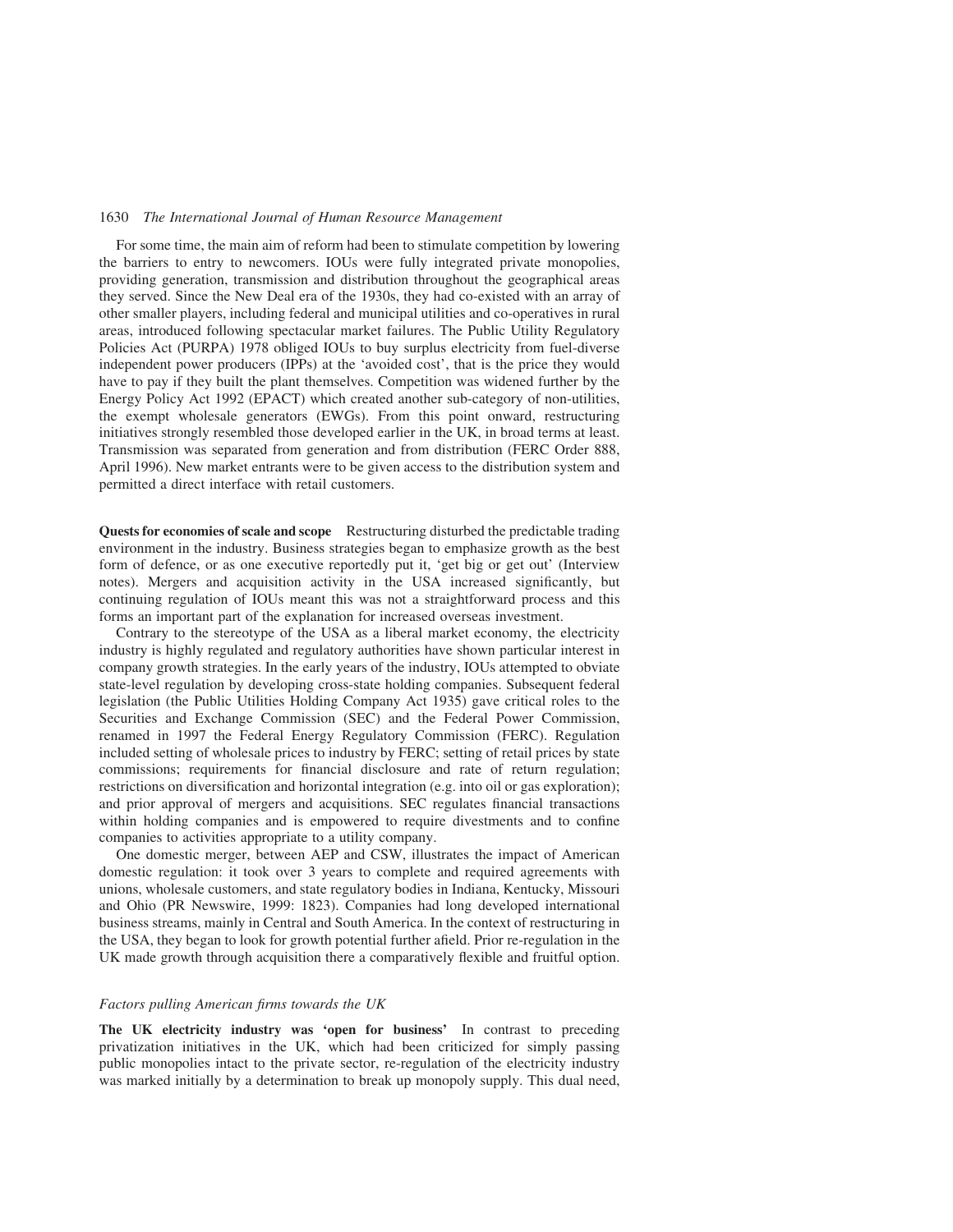to secure additional investment while preventing re-integration, was to provide quite strong incentives for foreign direct investment.

Re-regulation was achieved by separating generation, transmission and distribution (Bromley, 1996). Generation capacity vested in the nationalized Central Electricity Generating Board (CEGB) was sub-divided to create three distinct generating companies, National Power, Powergen and British Energy. The National Grid assumed responsibility for transmission of power from the generators which was then distributed to end users by the 12 regional electricity companies (RECs).

Changes of ownership were achieved for generation and for distribution almost immediately after the Electricity Act 1989 (Electricity Association, 2003). Powergen and National Power were floated on the stock exchange in 1991. Nuclear capacity was vested in British Energy, which was to follow in 1996. Initially the National Grid was owned jointly by the 12 RECs (these had been floated in 1990) but this too was destined for private and independent ownership by 1995.

Competition policy in the UK between 1992 and 1997 provided strong incentives to inward investors. To spread market share and encourage competition, the big generating companies were required to divest capacity. American companies showed particular early interest in buying and constructing power stations. More critically, corporate strategies that appeared to permit vertical or horizontal re-integration between domestic companies were viewed with suspicion. When Powergen bid for Midlands Electricity in 1995, government referred the issue to the Monopolies and Mergers Commission. Soon after, National Power was also referred following its bid for Southern Electric and both bids were blocked the following year. Confining the national champions in this way effectively gave the green light to other prospective inward investors. The rush from America particularly should be understood in this light. The month after Powergen's bid for Midlands Electricity was finally blocked (April 1996), GPU and Cinergy tabled a joint bid from the USA for the company and a further six American companies made bids for UK companies within a year.

American companies came to develop new income streams The perceived need to grow was accompanied by a hunger for new income streams and a reasonable expectation that this would be satisfied in the UK. Net annual income from North American domestic markets went into decline during the mid-1990s while operating costs increased (EIA, 2001). Yet the scope for earnings growth in the USA remained relatively modest, due once again to regulation. Setting of price controls was a more protracted and intensive process than in the UK and one informed throughout by designedly democratic mechanisms. IOUs were required to notify relevant commissions of any proposal to alter tariff structures. Commissions were obliged, in turn, to initiate public consultation during which interested parties, including individual households, had rights to examine financial statistics, question IOU executives and make representations to the commission.

By contrast, the newly re-regulated UK environment permitted initially very generous returns, precisely to encourage new investment and ensure the success of privatization. The 'pool' market for wholesale electricity, initially provided strong financial incentives since prices remained significantly above the costs of entry (OECD, 2002: 18). Average returns on investment increased from 4 per cent at the time of privatization to 11 per cent in 1996 (Parker, 1999: 218). Even in the regulated distribution sector, price caps allowed generous returns; 'government was keen to ensure that caps were not set so as to deter potential investors' (Parker, 1999: 219). In the 3 years to 1995, turnover in the industry rose by just 2.3 per cent but profits increased by 39 per cent (Unison, 1997: 23). This is the backdrop against which the substantial inflow of American investment began.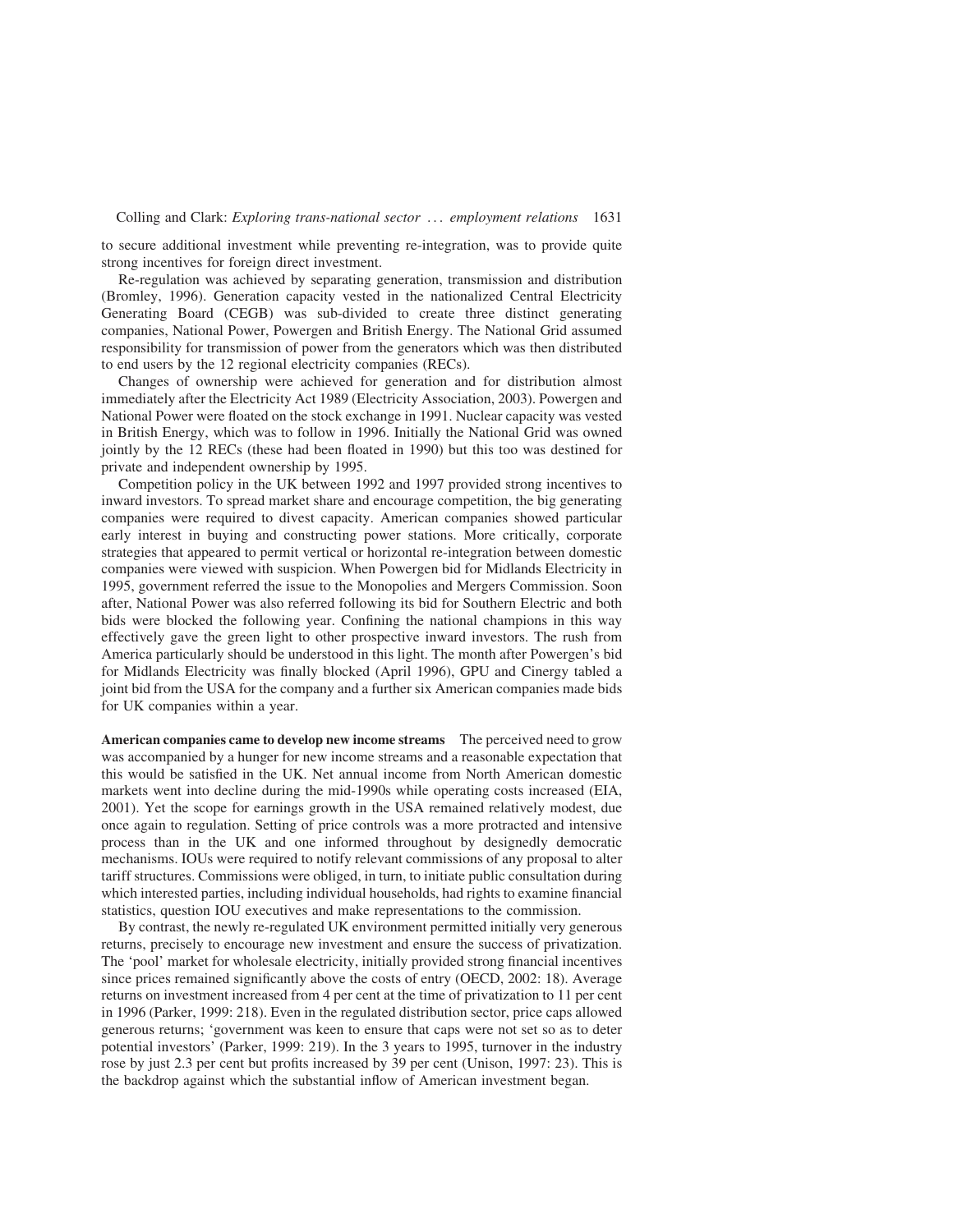American companies came to 'learn the ropes' in a re-regulated environment A key factor behind American investment in the UK was its vanguard position as the first country to re-regulate electricity supply, and the one that had gone the furthest to usher in competition (McGowan, 1994). Companies that were still relatively integrated wished to learn about operations in markets where activities had been 'unbundled' by statute. Those focused on generation wanted to learn about production for 'spot markets' for wholesale electricity. More generally, experience of Britain's 'light touch' system was useful as a guide to possible domestic environments in the future, as well as for the intrinsic financial rewards it appeared to offer.

Market developments in the UK have been shaped strongly by government and by the regulator. The Office of Electricity Regulation (OFFER), subsequently to be subsumed within the Office for Gas and Electricity Markets (OFGEM), has an industry-wide duty to eliminate anti-competitive practices. The full force of regulatory intervention is felt in the transmission and distribution areas. In contrast to regulation in the USA, OFGEM and its predecessor pioneered exclusive reliance upon price cap regulation (EIA, 2000a; Green, 1997). It is said to increase efficiency by requiring closer and constant internal reviews of the balance between the cost of resources and the income they generate in the form of prices paid by customers. Because it requires less detailed information, in theory at least, price cap regulation is said to permit lighter touch, less bureaucratically driven regulation without weakening the hand of the authority  $vis -\hat{a}$ -vis the incumbent operators.

American companies came to gain a foothold in European markets Finally, the most ambitious and internationally aggressive companies were quick to place UK acquisitions in the context of long-term plans to diversify further into Europe. An EU directive in February 1999 required states to open competition for at least the top 26 per cent of industrial and commercial customers. By the end of 2000, 75 per cent of Europe's power markets were notionally open to competition (Financial Times, 26 June 2001: 2). European markets were important in their own right, but they often offered access to additional markets via the legacy of colonial investment, for example from the Spanish utilities into Latin America (Daly, 2001: 11). American companies, such as AES, quickly acquired generating capacity in Eastern Europe and the Netherlands. TXU established electricity trading functions in Geneva, acquired companies in Eastern Europe, and made bids in Spain and Germany.

# Push and pull: the contingent nature of American investment

Strategic intent among some companies to play the long game and break into European markets was mixed with generally opportunistic motives to deepen short-term returns. Given that these companies were relatively new to trans-national operation, or transatlantic operation at any rate, investment could easily be threatened if any of these prizes failed to materialize.

And so it proved. Returns on investment were threatened soon after the change in government in 1997. The prospering privatized utilities were a key target for the incoming Labour government. While popular attention focused on the one-off 'Windfall Tax' on company profits, an arguably more significant initiative was the review of regulation in the sector. The consequent Utilities Act 2000 changed the composition of the regulatory body and amended its mandate to ensure that the needs of consumers were paramount, rather than merely balanced with those of the industry as previously (Cooper, 2000; OECD, 2002: 23). Price reviews after 1997 began to reduce aggressively the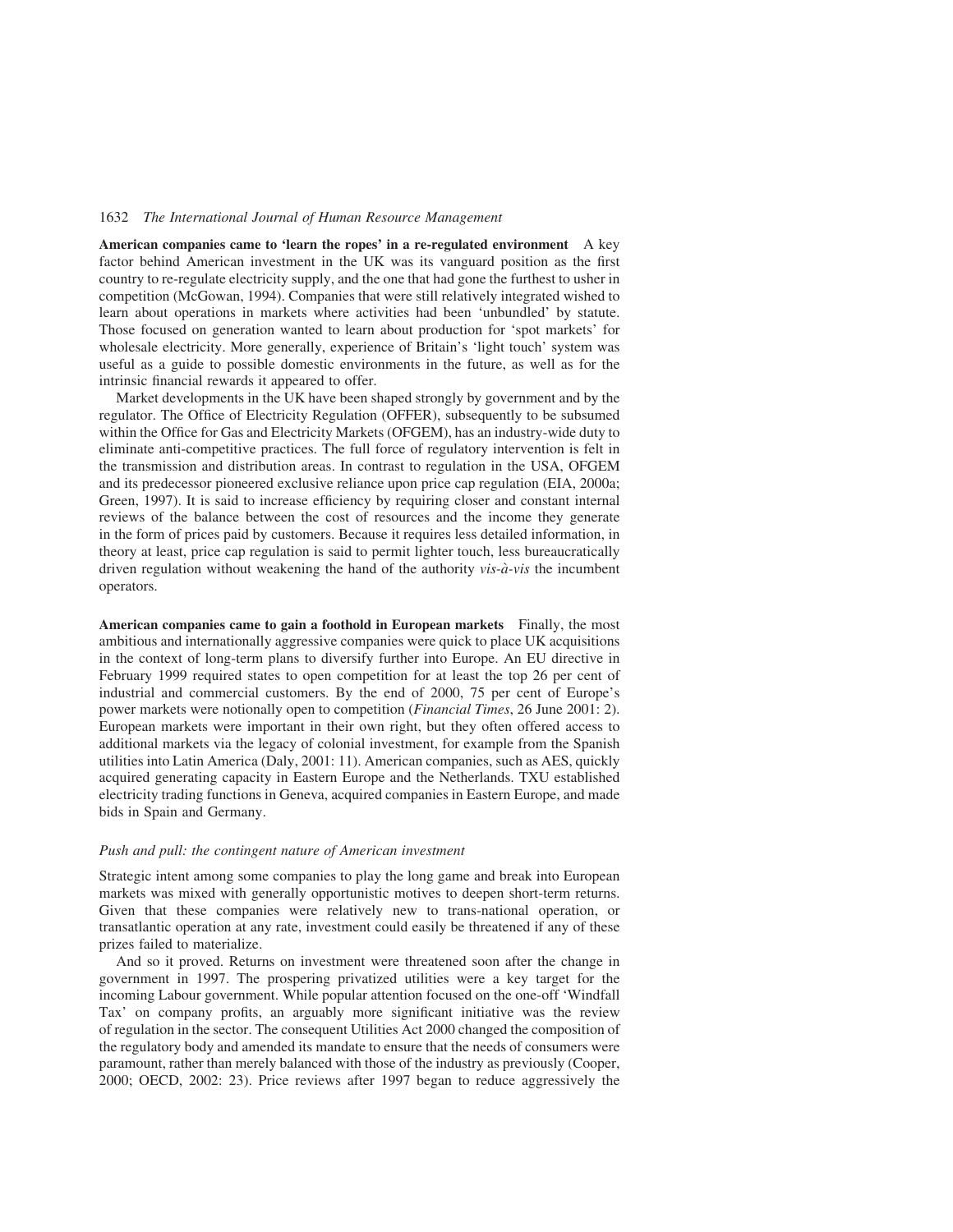handsome rates of return available earlier. The act also introduced new trading arrangements for wholesale electricity, which played a part in driving down prices by 40 per cent over 4 years (Boyfield, 2002: 18).

European markets also proved harder to break into than British ones. In contrast to policies in the UK, which had the effect of inviting inward investment, France and Germany protected their domestic markets while their national champions restructured (Birchall, 2001). In Germany, the giant Eon was formed in 1999 following merger between Veba and Viag. Restructuring endowed European companies with strength to rebuff American competition at home, and the resources to expand abroad. Eon, for example, was able to finance acquisition activity without borrowing, through the sale of non-core businesses and was subsequently to takeover Powergen and Midlands Electricity in the UK. Electricite de France (EdF) took on London Electricity and South Western Electricity.

By contrast, from 2000, it became clear that US companies had over-extended their credit to pay premium prices for British companies and wished to sell-on their UK interests. Generators like AES and Entergy were forced to renegotiate debts and/or cut their losses by selling assets. By 2003, only four American companies remained in UK distribution and several American-owned power stations had been sold or were on the market. The American takeover of the British electricity industry was not to be a longterm event.

# Second-order effects: explaining organizational forms

Our argument is that these first-order effects explain to a large extent management orientation and employee relations in American-owned electricity companies. Turning to second-order effects, organizational form was determined substantially by *coercive* isomorphism stemming from formal governance imposed by the UK regulator. Particularly within the distribution companies, where the regulator had the most impact, this also conditioned tendencies towards *mimetic isomorphism*. That is, when dealing with this new set of regulatory issues, managers drew primarily on the recipes used successfully elsewhere in the sector. Given the first mover position of the UK in privatization, this tended to mean the privatized British utilities. Some attempts were made to instil archetypal 'American' management styles and values, but these were outweighed generally by the objectives of exploiting new income streams and 'learning the ropes', which were reflected in 'hands-off' approaches to UK operations.

Companies moved increasingly to m-form or business stream approaches in which distribution, supply and generation business are managed separately. At the same time, many took the opportunity to drive through savings by stripping out corporate functions, including human resources departments, and devolving these to business streams. One officer recalled developments in the American-owned company for which he held negotiating responsibilities; 'where before they had a big finance department, a big HR department, they stripped those right down. If I remember rightly, it went from about 140 odd down to about 30.'

Since the multi-divisional form was pioneered by American companies, this looks superficially like a consequence of changes in ownership and subsequent home country influences. It would also be complementary to increased home country influence, since it might provide greater scope for co-ordination from corporate functions in the USA. But regulatory requirements are reported to have been the key influence on company structure, particularly in distribution companies. Intervention from the regulator in the 1990s required complete separation of retail (shops selling electrical goods) from core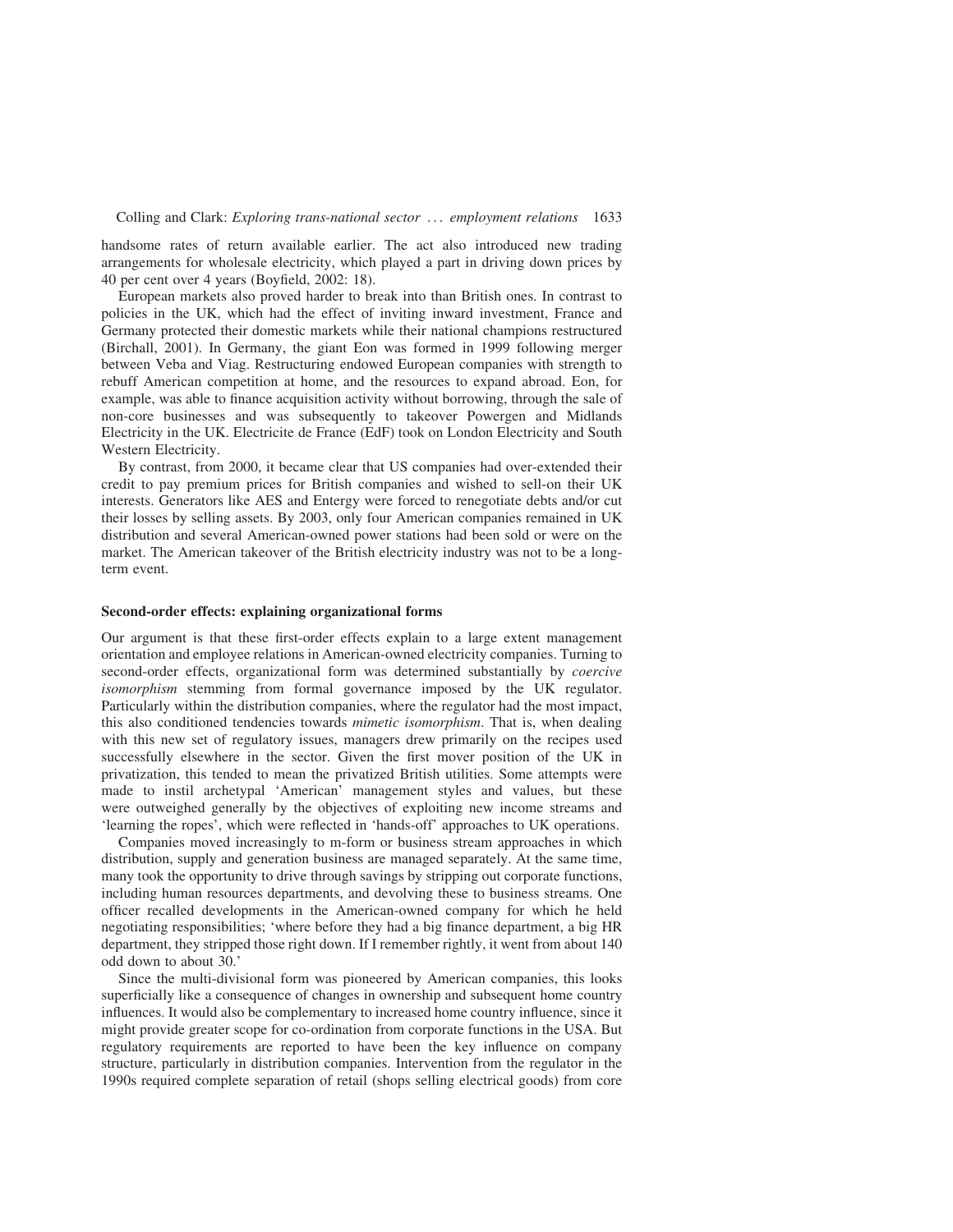businesses. Subsequently, companies also had to 'unbundle' the various aspects of their core distribution and supply businesses. Distribution involves maintenance of overground and underground cables. The direct interface with the customer is handled through supply businesses, including meter reading and customer call centres. Unbundling generally involved their separation into distinct businesses and the devolution to them of previously corporate support functions. As one union officer observed: 'this is driven by the ... commercial logic of the industry and the regulatory logic, it's not driven by any other extraneous factor. It's happening regardless of who the owner is.'

Turning to changes in management style, there had been few attempts by American owners to 'colonize' management structures. Expatriation of US managers was not a marked feature within electricity supply. The appointment of senior American managers to key posts was reported in only two companies. The general orientation described to us was 'hands-off' with key posts retained by British managers. American presence tended to be a minor and often ephemeral phenomenon, focused around the initial acquisition. One union officer noted of Americans in his company, 'we never see them'. Another thought the principal modus operandi was, 'you carry on managing, we will stay in the background. As long as you hit our targets, maintain our profits, make sure our turnover is OK, you carry on.' Financial targets were reportedly the only significant performance indicator insisted upon by American owners: 'they're given a bottom line objective, and that's about it. And they say to me very clearly that they've found the American parent very, very free in terms of taking the advice of the local guy.' Another officer noted, 'to all intents and purposes, it is the managers of the two businesses that run the show now ... it never appears to be, "oh we have to go back and talk to Daddy"'.

In fact, the flow of management expertise tended to be from the UK back to the US, possibly reflecting the objective to 'learn the ropes'. One company's American owners, 'said right at the outset, ".you have more experience of real competition than we have and we want your expertise"'. In that company, distribution engineers in particular had been taken over to the USA, possibly providing the basis in time for reverse normative isomorphism, at least in technical protocols. More senior British figures were also increasingly head hunted by American firms. Norman Askew, former Chief Executive of East Midlands Electricity was appointed CEO of Virginia Power (interview notes) and Roger Young was recruited from Scottish Hydro Electric to FPL Group in Florida (Financial Times, 18 December 1998: 16).

These factors did not preclude altogether the emergence of American management styles and it is important to note that these were in evidence. At a superficial level, one company renamed their Managing Directors, Executive Presidents and their senior managers, Vice Presidents. Revised mission statements often seemed to reflect, and to be designed to diffuse, an American ethos. Documentation obtained from one company described, 'our business style' under eight headings, which included, ethical behaviour, customer first, business awareness ('we think like customers and act like owners'), great place to work ('we are a first name company'), teamwork, superior performance, leadership and citizenship. Some specific initiatives were perceived by employees as having distinctly American overtones. One company had introduced a 'Drugs and Alcohol Policy' with a markedly aggressive stance manifest in the total prohibition of drinking and an insistence on management's right to conduct random blood sampling. Reportedly, only soft drinks were served at the company's Christmas party and the brandy sauce contained only artificial flavouring. As one union representative put it, 'some American directors are alcoholics, others are bible bashers. We got the bible bashers.'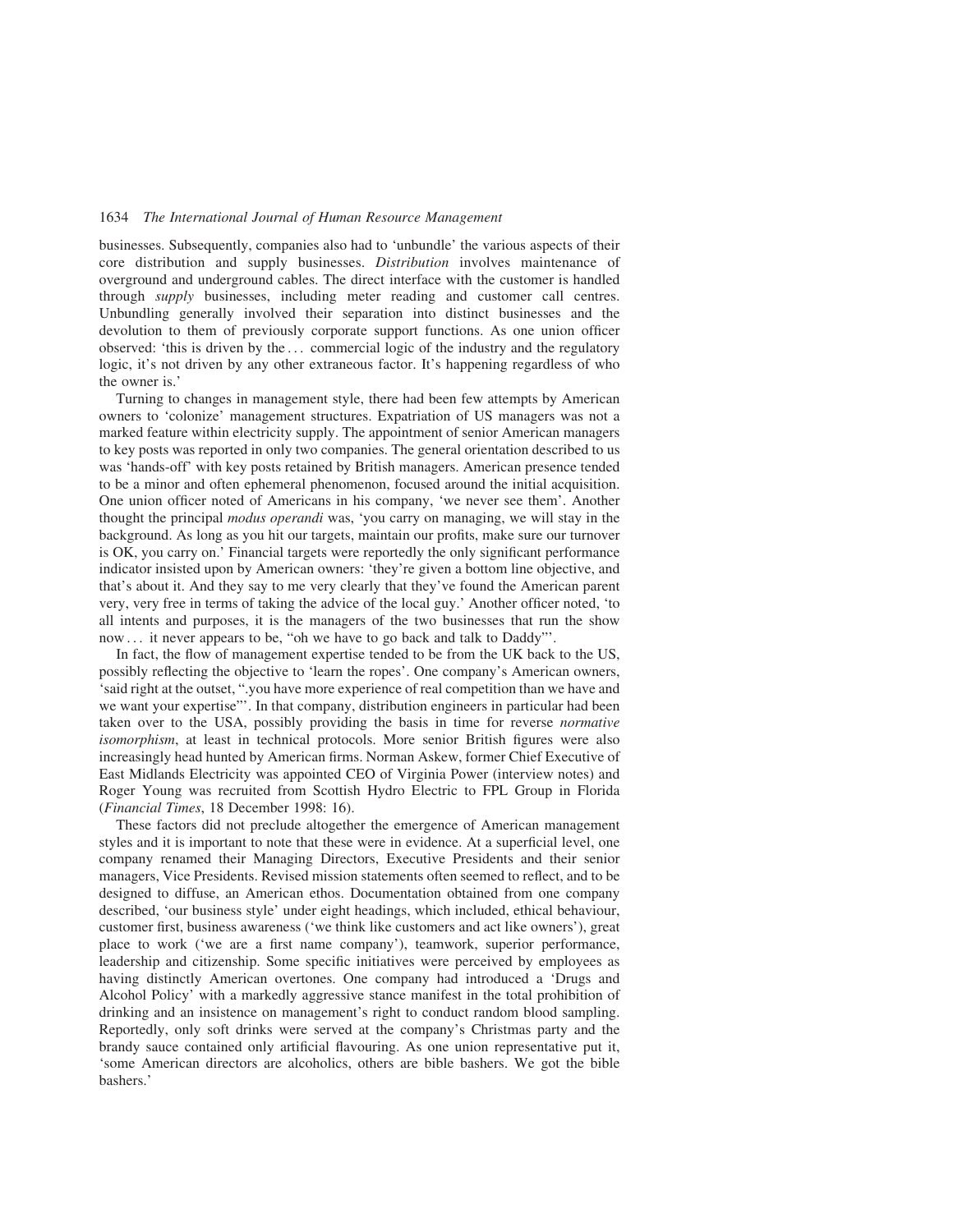Although acknowledging particular inflections stemming from American ownership in these cases, other respondents advised against detecting the exclusive operation of home country influences. General trends towards the introduction of drug and alcohol policies had been apparent in the UK since before privatization, with the full support of unions: 'we can't condone people in charge of these sorts of products being sozzled'. What was new was the extension of these policies from engineering and industrial staff to those working in office environments, something attributable to harmonization following single table bargaining, rather than the novel preferences of particular owners. This brings us to third-order effects on employment specifically.

# Third-order effects: ramifications for employment

In this section, we deepen the focus on the employment consequences of American ownership, focusing on three areas characteristic of industrial relations in the US. Following the line of argument so far, these are found not to be a far-reaching influence in the electricity industry. American managers, concerned more with first-order issues, maintained 'hands-off' approaches to employment for the most part. Even in those cases where home country influence was apparent, the source and form of change followed patterns broadly similar to those occurring across the industry.

## Employee relations

We focus first on the most critical single issue, the overall orientation towards relations with the workforce. Unions had been woven deeply into the fabric of the nationalized British electricity supply industry in two senses. First, the machinery of negotiation and consultation was formalized and centralized and offered detailed influence to unions over management of the industry. Changes to work processes for manual staff, including any affecting, 'the organization, the supervision, the materials and the equipment' (National Joint Industrial Council agreement, quoted in Ferner and Colling, 1993: 107), were subject to formal consultation locally and possibly at national level, in the event of a local disagreement. Second, 'working' this system encouraged very close relationships between union officers and managers at every level in the industry. Much of the actual negotiation affecting formal outcomes was conducted in 'good offices' meetings outside of the industrial relations machinery (ibid.). This machinery, and the workplace cultures that it fostered, had changed by the mid-1990s, particularly as a consequence of decentralized bargaining but strong residues remained.

By contrast, American companies are famed in general for hostility towards collective relations and organized labour and these preferences have often been transferred to multinational subsidiaries. Significantly, many of the electricity companies internationalizing most aggressively came from the southern states where anti-unionism historically was most pronounced. But the specific dynamics of the electricity industry, particularly the sustained influence of New Deal regulation, offered American unions a stake unavailable in recent years across the American economy more generally. Unusually, therefore, when thinking about home country influences, companies coming into the UK had experience of collective relations in the USA but differences in their tenor were pronounced. British union officials forging links with their American counterparts were struck forcefully by the deeply adversarial nature of industrial relations, and contrasted this with the 'partnership' approaches pursued generally in the UK. Union organization in the USA was also a tightly confined affair, with supervisors and managers being expressly excluded, as is generally the case there. Strong contrasts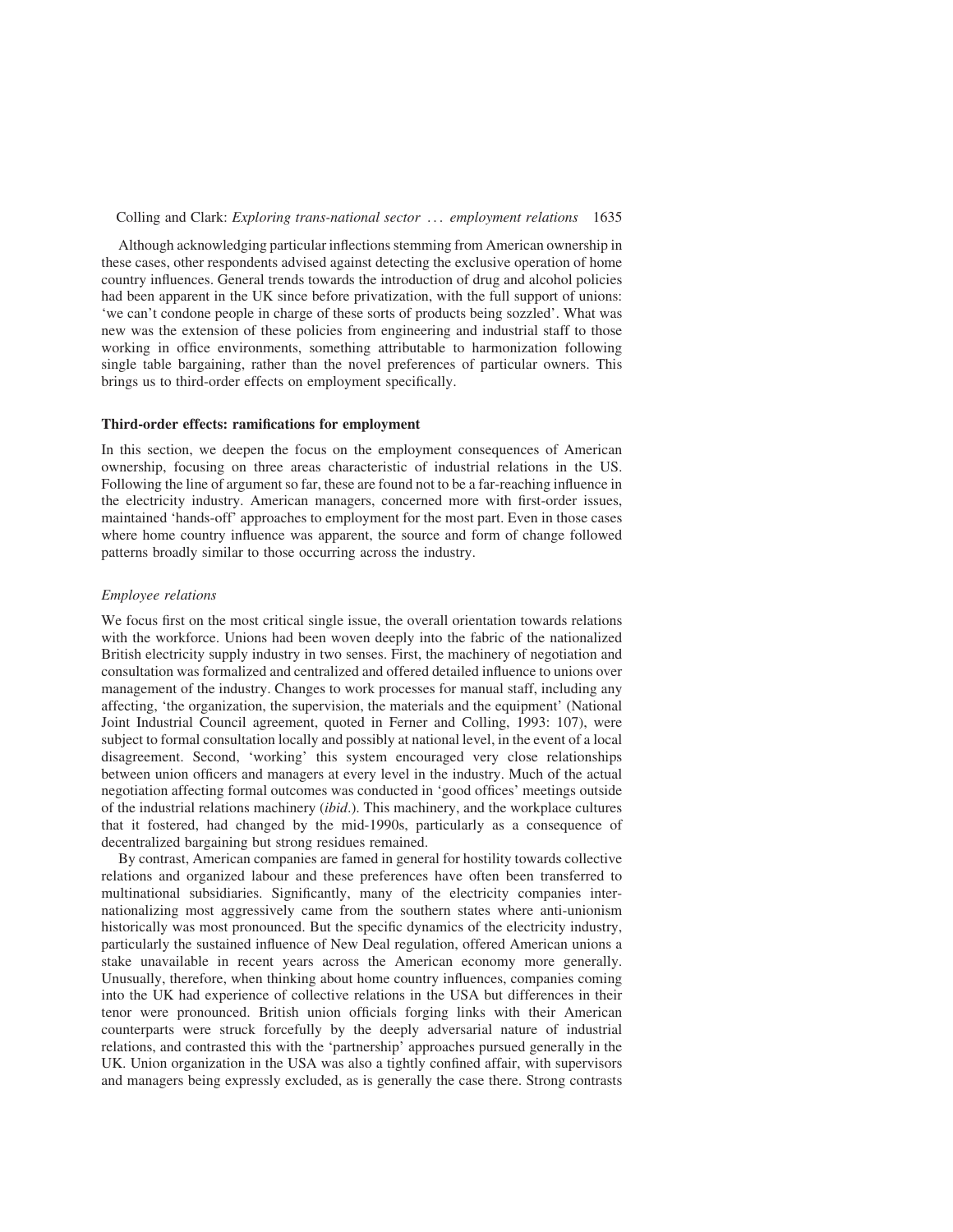with the UK were drawn once again, since management grades had been very well organized here and supervisory relations subject historically to joint regulation.

American-owned companies did seize opportunities to narrow collective channels. Attempts apparently to replicate the total exclusion of collective bargaining from management grades pressured the EMA in particular, whose membership constituency fell precisely among such groups. In two companies, management placed all managers and engineering staff on personal contracts, subject to individual performance-related pay rather than collective bargaining. More wide ranging, and potentially aggressive initiatives were also reported. Early meetings between unions and one new American owner were observed by a former American union official, apparently retained by the company as a 'union buster'. One generating company espoused an individualistic ethos that spilled over into active union avoidance. A station manager invited to attend a branch meeting of the EMA told his audience that in the future he would regard it as a 'failure' if unions were to be involved in the company 'at any level' (EMA Internal Correspondence, December 2000). Unions generally reported that their contact with managers had been downgraded significantly. Lay representatives in one company noted that their employers liked to get collective bargaining out of the way as quickly as possible, and for as long as possible. A series of quickly conceded 2-year deals reduced the profile of the union in the company during interim periods. Perhaps the starkest illustration of diminished union influence, though, came in the response of one company to one of the regulator's more aggressive price reviews following the change in government. Managers used a hastily convened evening meeting with union officials to announce the creation of a joint venture with a neighbouring distribution company, which would result in the transfer of employees and some redundancies. The initiative was announced to the press the following morning and redundancy notices issued immediately. For negotiators used historically to advance detailed scrutiny of management plans, developments of this kind were startling.

However, there are some important qualifications to this general impression. First, union respondents traced even the most hostile industrial relations initiatives to British managers rather than American ones. The transfer of all management staff to personal contracts in one distribution company, mentioned above, was explained by long-standing tensions between the lead manager and the EMA. In another case, proposals to rationalize the recognition agreements (and to derecognize two unions with marginal memberships) came from a newly appointed British manager. Described by one union official as 'a black shirt', he had been recruited from the ferry industry, where antiunion stances had been demonstrated forcefully in disputes during the 1980s.

Second, the isomorphic field tended to cohere around successful UK utilities rather than American ones. The blanket shift to personal contracts for all engineering staff noted in two American companies was markedly comprehensive, but the trend among management grade engineers was very long established and began almost immediately after privatization (see Ferner and Colling, 1993). Similarly, the most significant shift in bargaining relationships, from national to company level, followed the break-up of national bargaining immediately after privatization. At that stage, several companies moved to introduce single table bargaining, including Norweb, Northern Electric, Powergen, Southern Electric, SWEB, Midland and National Grid (Gall, 1994: 64). Broader sector-level influences across the British utilities were at play here, since this followed a similar trend earlier in the UK water industry. Derecognition of unions with marginal membership was a feature of such transitions but generally was not repeated afterwards. Similarly, the shift to 2-year pay deals was general across the industry and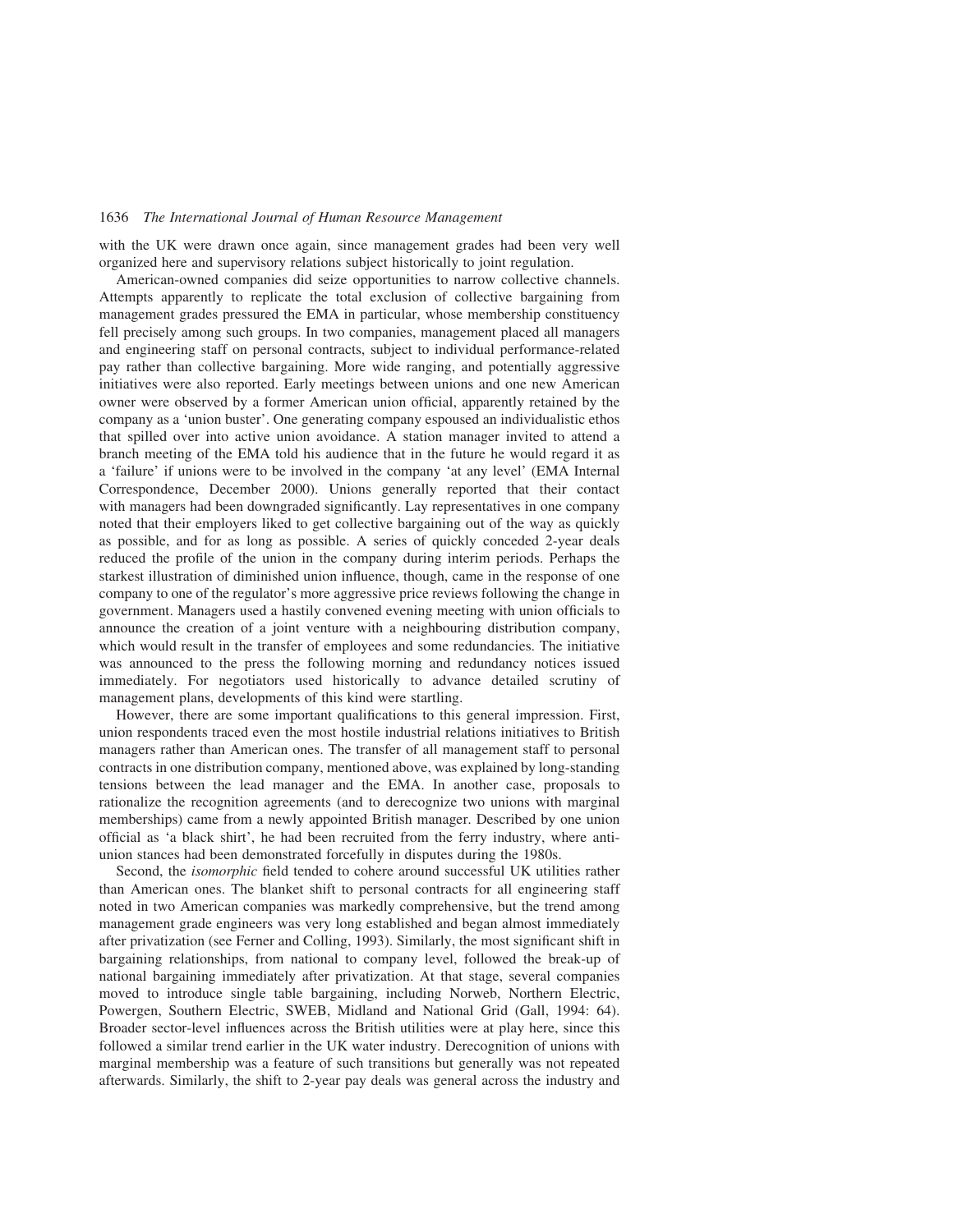involved the two major British generators, National Power and Powergen, as well as American firms.

Third, union avoidance was highly contingent and had definite limits. For one set of unions, new bargaining arrangements that challenged their organization coincided with invitations from executive managers to take a more prominent role in the public presentation of the company than previously. Recruitment of new members received an unexpected fillip when unions were permitted to set up stalls at the company's open day: 'It is mega, it is huge ... and that was very, very successful for us.' When the same company began to acquire power stations from existing suppliers, manual unions were offered recognition agreements where none had existed before and invited to negotiate the harmonization of terms and conditions for those transferring to the company.

In most cases, then, American owners deployed a 'hands-off' approach to employee relations, permitting British managers to develop specific strategies subject only to the broad imperatives of maintaining earnings flows and the reputation of the parent company.

# Employment security

In the American utilities, principles of 'employment at will' had been manifest in largescale job reductions which had become more pronounced towards the end of the 1990s (UWUA, 2000). The major investor-owned utilities cut employment by a third, from around 520,000 to 340,000 in the 12 years to 1998 (EIA, 2000b).

Similar approaches were manifest among American electricity companies operating in the UK. Ownership change resulted often in searches for efficiency savings and cuts in employment and some companies demonstrated an unusually hard edge when effecting redundancies. Commonly, structural adjustments in the workforce had been eased in the UK by generous voluntary severance schemes but union officers observed deep intellectual struggle in the American executives to whom they had to explain this: 'the culture back there is, "well things go down the pan; it is for you to sort yourself out". It is not for the employer to pay out large amounts of money if they want to close down part of a business.' In an apparently noteworthy instance of this kind of approach, a distribution company announced that 500 employees would be made redundant on Christmas Day, on statutory terms only (Morgan, 1999).

Once again, though, it is important to contextualize this apparent home country effect. Union officers emphasized that, in making job cuts, American companies were only swimming with the flow of employment trends already very well established in the UK. Labour shedding became a sustained feature of the UK electricity industry long before American investors arrived. A pre-privatization workforce of around 150,000 was halved during the 1990s and cuts of more than a third were made in the first 5 years following privatization (Arrowsmith and Edwards, 2000).

Employment reduction is attributable to structural changes in the industry common to all companies, regardless of ownership. In generation, for example, particularly marked reductions were achieved as a consequence of subcontracting power station maintenance and the replacement of older generating capacity. Powergen's workforce was cut by more than 50 per cent, from 9,000 in 1990 to 3,700 in 1995 (Arrowsmith, 2003: 154). The proliferation of gas turbine plants facilitated restructuring since these smaller, more efficient stations can be very lightly staffed. In distribution, regulation was the common prompt to labour shedding (Bannister, 1999, 2000). Price reviews conducted under newly tightened criteria after 1997 built in assumptions about optimal staffing levels, based on benchmarked data commissioned from consultants. Cost differences between actual and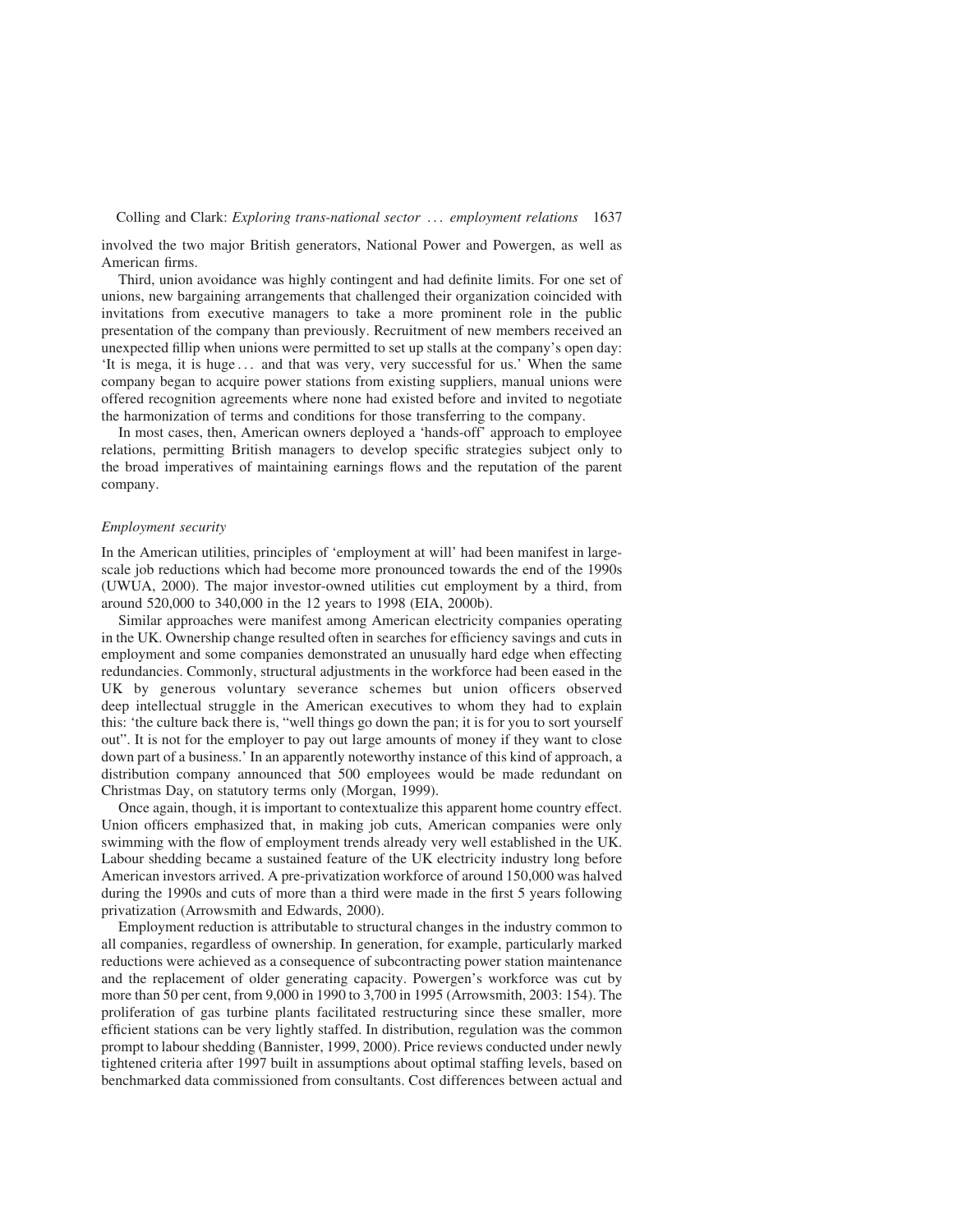assumed optimal employment levels were then factored into potential cost savings to determine the retail price chargeable by companies. This framework did not determine the extent of job cuts in any mechanistic way. Union respondents reported the position of the regulator as being, 'they're just a mechanism to get into my price figure. Once the price is there, it's up to the companies to manage any way they like.' There is little doubt, however, that consequent reductions in income streams occasioned job loss and that the assumptions used by the regulator shaped its extent. In 1999, five distribution companies simultaneously announced job cuts totalling 2,500 (The Guardian, 19 November 1999).

One question then arises, did the American companies manage this general pressure in any distinctive way? The example cited above, of a company announcing compulsory redundancies to take effect on Christmas Day, appears to provide an instance of a particularly American approach to employment reductions. But one senior union respondent closely involved with executive-level attempts to defuse the situation pointed to a critical distinction. Managers' objectives were not third-order ones, focused on employment; they were concerned with first-order issues related to investment returns and the regulatory processes governing these. The distribution area of the company contained the constituencies of leading figures in the Labour government. Thus, a local outcry was provoked in the hope that these figures would press the regulator to reconsider the price review. When it became clear that this was not possible, the company softened its position on the redundancies and negotiated an entirely conventional package of voluntary measures. As the union official put it, 'It was nothing to do with industrial relations, we were the pigs in the middle ... [The American Chief Executive] actually said to me at one stage, "what kind of country is this where you can't put pressure on your regulator" – he actually said that!'

# Pay

Key indicators of American approaches to employment include individualized approaches to pay and attempts to link reward to performance. Both were in evidence in the electricity industry during this period but their extent should not be exaggerated and, once again, neither should their incidence be attributed straightforwardly to American influence.

Highly structured and hierarchical pay systems at the time of privatization were changed through the 1990s and there was some evidence that American influence hastened the process. In the run-up to full deregulation of domestic markets, as customer retention became an issue for distribution companies, at least one American-owned company introduced performance-related pay schemes based on others run successfully in the USA (IDS, 1996: 27). Bonuses were triggered when the proportion of customers reporting themselves 'very satisfied' passed a specified point.

But evidence that American companies were leading any vanguard movement on the pay issue is scarce. In terms of overall settlement levels, between 1996 and 2003 American-owned firms reached agreements more or less in line with the industry overall (IDS, various), with inflation plus deals being the norm. In 2000, average pay settlements dipped below inflation for the first time since deregulation. Inflation plus deals resumed shortly afterwards and bunching around the median became still more marked from that point (IRS, 2000: 6, 2003: 23).

Innovation in the composition of pay was also relatively muted. Contingent pay was predominantly profit-related, available to around half of all bargaining groups in the industry. Performance-related bonuses comprised a relatively small proportion of pay overall; a maximum of £100 per annum was payable in the American influenced example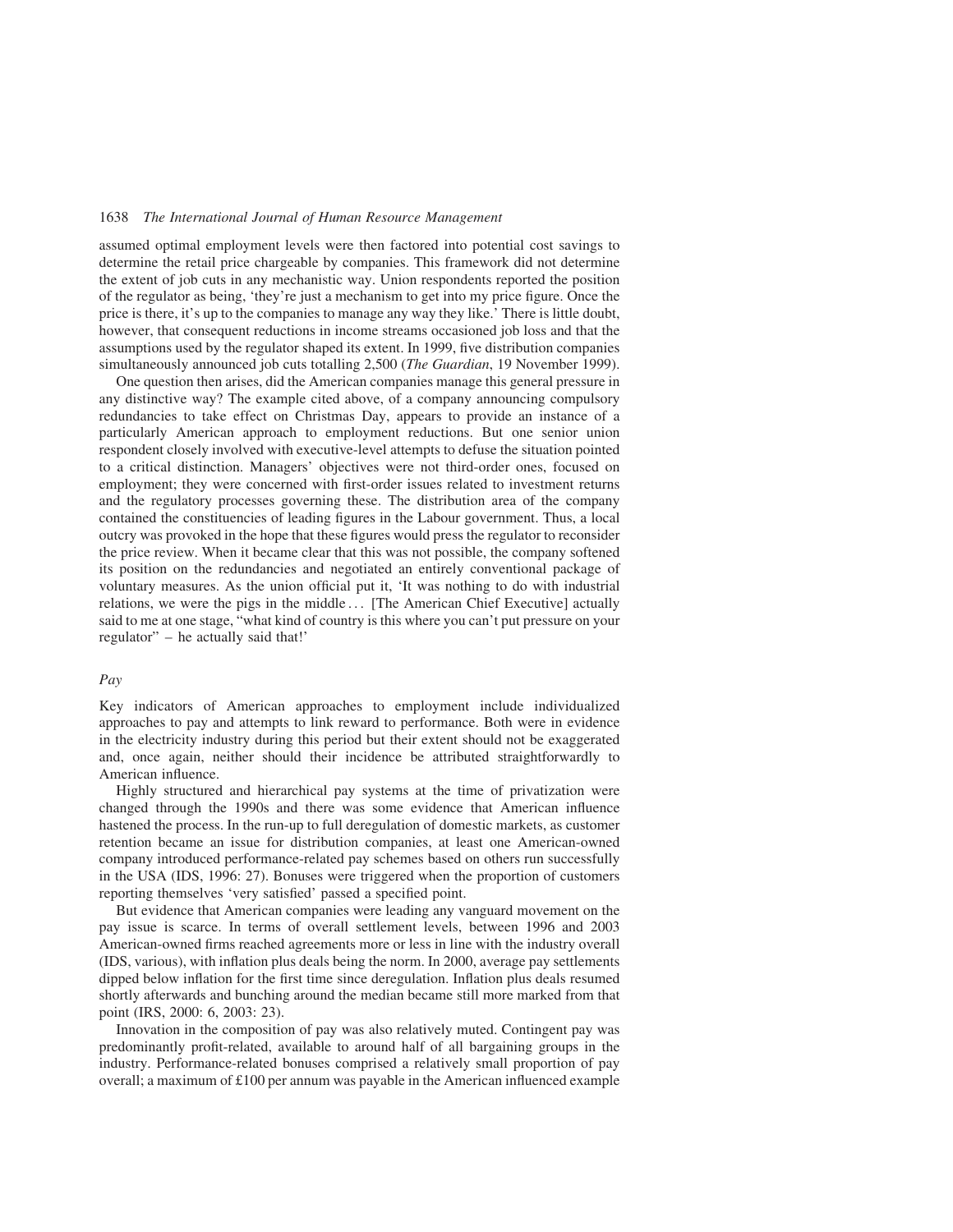cited above (IDS, 1996: 27). Interview data suggested that their scope was similarly confined with schemes opened mainly to managers, as a consequence of personal contracts, and to relatively small, 'customer-facing' groups of staff in areas such as sales, power trading and meter reading.

Where it occurred at all, the impetus behind pay reform was not generated especially by American-owned firms. An incident recalled by one union respondent is suggestive of a lack of articulation between pay policies pursued in the USA and in British subsidiaries. A relatively rare example of British employees being exposed to American corporate culture, in the form of a briefing video, produced some mistaken excitement when it was announced that,

'every one of our employees will receive a \$500 Christmas bonus' but they didn't mean [British subsidiary] employees! (laughs). They all went, 'wow!' but the managers said, 'oh no, they don't mean you!' It was like the global corporate video, which they showed to everybody, but how much of it was relevant to [the British subsidiary] was questionable. It becomes a bit of a joke I suppose.

Rather, the strongest influences appeared to come from host country sector and regulatory effects. A British firm, National Grid, was prominent among those pioneering shifts to merit pay, for example (IRS, 1997: 11). For many union officers, the process had extended from the other utilities, especially the water industry, where reform was generally further advanced. One had recently negotiated a competency-based pay system, 'but it would be unfair to say that is only because the Americans are there because it is happening in every utility I deal with anyway'. Once again, the regulator was singled out as the principal shaping influence in the industry. One senior officer attributed the growth of contingent pay to regulatory influence: 'the regulator has been arguing that companies have to be in complete control of costs. And so, I think some of the arguments used in some of the companies are that people only get pay improvements if they perform.' Regulatory influence certainly conditioned pay growth overall, particularly during the price reviews from 1999. Costs calculations used in the process were constructed from benchmarking on employment levels, as mentioned above, and also pay data. Union respondents felt strongly that this effectively allowed management consultants to set pay levels indirectly: 'no consultation, no negotiation, no nothing. The consultants say that's what it should be.' Such complaints were addressed in terms to the regulator directly.

The New Earnings Survey was apparently used to benchmark terms and conditions. We would like to know how ... As trade union officials, we have very wide experience of salary surveys and considerable scepticism about most. There is no evidence to show that the New Earnings Survey is any more reliable than any other survey and this is particularly a problem when we do not know how that information was used (Electricity Supply Trade Union Council, undated).

As with employment levels, evaluations used during the review process could not determine pay outcomes, the regulator had no authority to insist on those being held at particular levels. In such a capital-intensive industry, however, wage costs are a high proportion of controllable costs. Price reductions required on the assumption that wage costs could be reduced inevitably prompted close scrutiny of pay norms as a means of reestablishing profit streams in a newly hostile environment. This much was evidenced by the drop in median pay settlements immediately after the reviews, noted above.

## **Conclusions**

Our point of departure here has been to investigate patterns of employment change occasioned by American investment in the British electricity industry. Multinational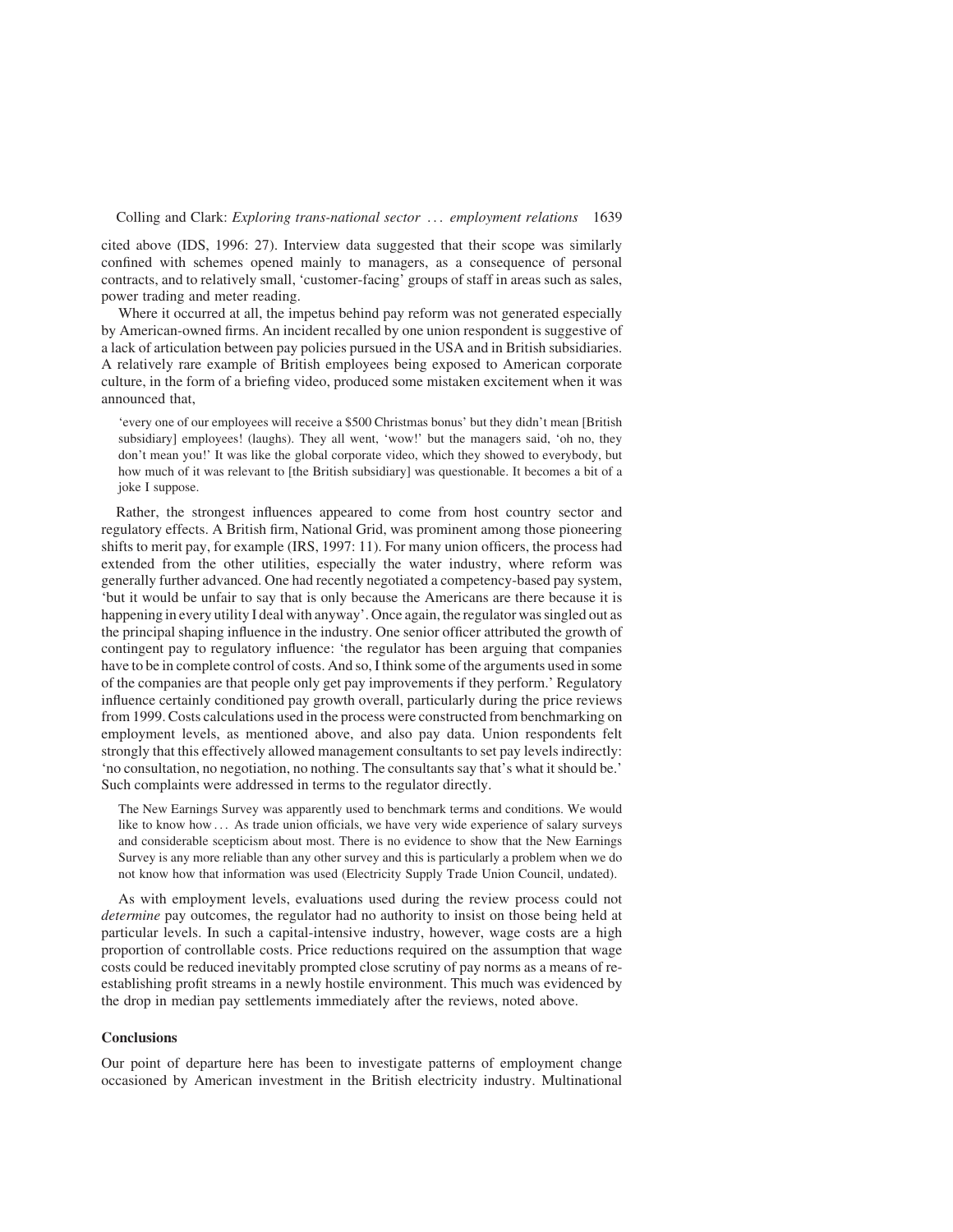companies develop first in their home country environments and values and instincts developed there are likely to condition approaches to the management of international subsidiaries. American companies are famed generally for their centralized management structures and for preferences for individualized employee relations, performancerelated pay, and unencumbered managerial discretion over workforce reductions. Trends in each of these directions are apparent in the findings discussed here, but qualitative evidence on the genesis and implementation of these processes suggests strongly that specific American influence was not decisive where it was a factor at all. How can the weakness of country of origin pressures in this instance be explained?

One obvious response would be that the period in question was so short. Acquisitions made from the mid-1990s were being sold on again shortly afterwards. Arguably, it is not realistic to expect to find strong home country effects being demonstrated in the space of just 5 or 6 years. But this would miss the point, which is that the findings require that we explain the contingent nature of the investment and how this conditioned approaches to employment. It is this task that draws us to consider the role of sector specific pressures and their operation across borders.

At the outset of the paper, three questions were posed about the sector level influences and we return to these now in the light of our findings. First, under what circumstances are sector effects communicated trans-nationally? The question needs to be set against findings from a long line of studies showing the importance of country of origin as an influence on multinational companies, and strong differences between firms from different national contexts operating in the same sector. The qualitative findings discussed here suggest a nuanced picture, in which similar developments in national regulation were prompting international integration and providing emergent pressures towards isomorphism. From this point of view, they echo other studies detecting isomorphic effects in sectors which are integrated cross-nationally by similar patterns of technology, organization and/or regulation. Woywode (2002) discovered similar trends towards teamworking in the car industry, for example, and common strategies have been highlighted in civil aviation (Martinez-Lucio *et al.*, 2001), albeit with scope for continuing differences in implementation in both cases. In this case, the isomorphic pressures are highlighted starkly by the nature and timing of the investments. Regulatory developments pushed American firms to consider international expansion, and pulled them towards the UK specifically, where they could expand asset bases and income streams relatively easily and learn about operations in a re-regulated environment. Such a context provided plenty of scope for coercive, mimetic and normative isomorphism across national boundaries.

This takes us to the second of the three questions; what consequences do sectoral pressures carry for the management of employment? Except in some very broad senses, the sectoral pressures identified here did not impact directly on employment. It is true that both American and British companies tended historically to be unionized, for example, and quite radical employment reductions had been common in both countries more recently. These factors can be explained by underlying characteristics fundamental to the sector. Given the strategic importance of the product, government and employers in both countries shared an interest in maintaining ordered industrial relations and employment change is attributable substantially to changing technologies, particularly the shift away from large coal-fired plant in generation. It certainly seems likely that emergent similarities in the regulation of the respective domestic sectors will reinforce these employment characteristics and the extent to which they are shared across borders. But the detailed findings discussed here uncovered important differences between the two settings that leave room for substantially divergent approaches. Patterns of unionization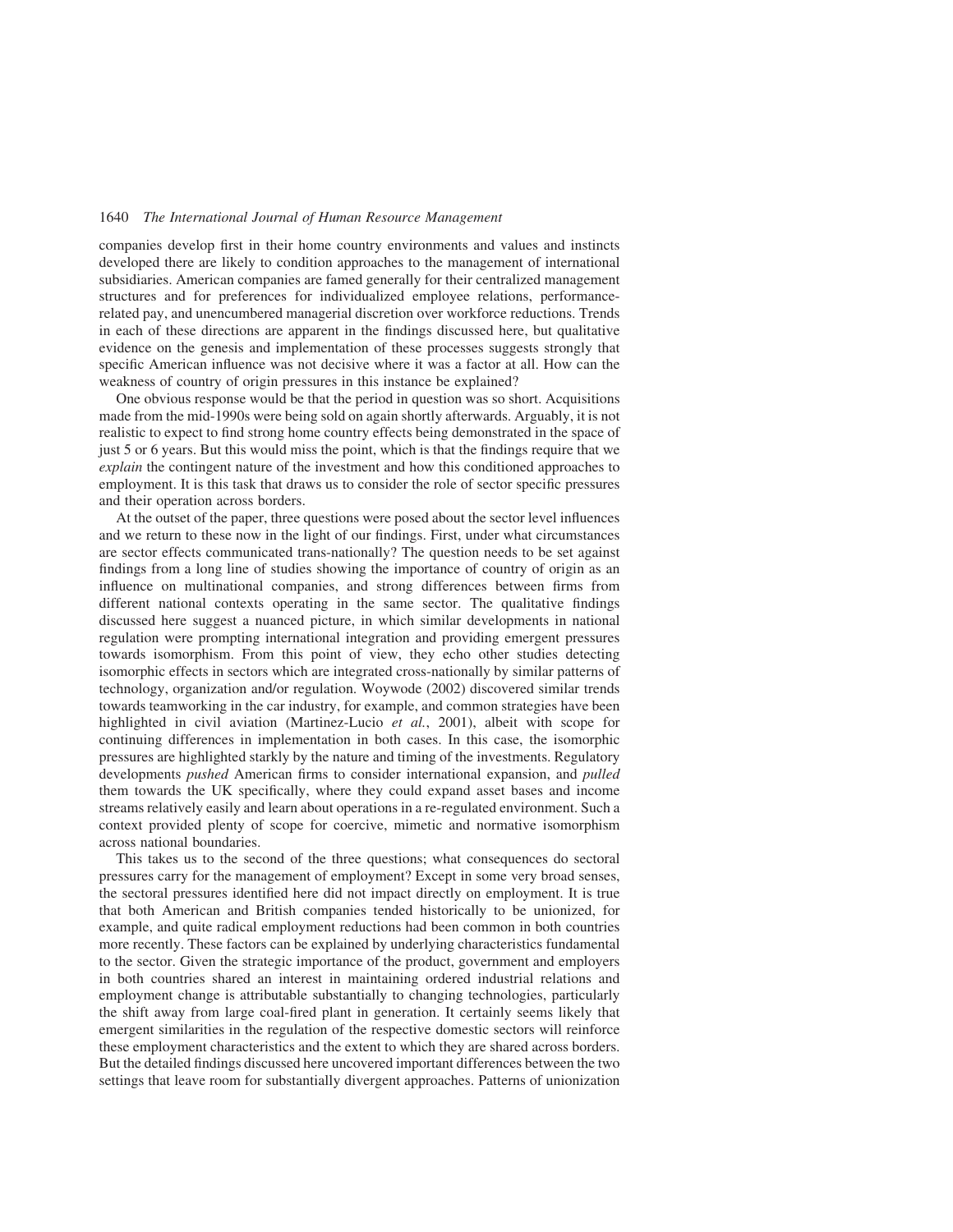were markedly different, particularly in relation to management and technical staff, and American approaches to employment reduction were instinctively harder edged than British ones.

Finally, we set out to consider how cross-national employment trends are influenced by the structural and normative frameworks provided by national business systems. Isomorphism operated at levels above third-order decision-making over employment. American owners were concerned principally with first-order decisions over investment and the regulatory context, and some second-order ones around organizational structure. On employment relations strategies, there were strong findings of coercive and mimetic isomorphism but the field tended to be localized. Almost regardless of ownership, underlying regulatory pressures created markedly similar approaches across the British electricity sector. American owners tended to allow their British managers to interpret and adapt these local trends.

Thus developments in the electricity industry highlight the complexity of decisionmaking in multinational companies and the interaction of a range of factors at different levels. In contrast to several studies, country of origin characteristics did not condition management preferences to any significant degree, particularly in relation to employment relations. This can only be understood in the context of similar developments in sector level governance in both countries, and the processes through which this drove international strategies at higher levels, affecting investment and organizational structure. This constellation of factors produced a tendency to comply with host country isomorphic pressures rather than challenge them.

# Acknowledgements

We are grateful to the trade union officers and representatives that supported this research so generously, responding to our queries with patience and candour. Thanks also to Anthony Ferner and to the editor and referees of this journal for comments on earlier drafts of this paper. Responsibility for any errors remains of course with us.

# Note

1 Data considered here were generated during fieldwork exploring human resource management in multinational companies, supported by the Economic and Social Research Council (award number R000238350). The project team consisted of Phil Almond, Peter Butler, Ian Clark, Trevor Colling, Anthony Ferner, Len Holden and Michael Muller-Camen (all then at De Montfort University, Leicester) and Tony Edwards (Kings College, London).

# References

- Arrowsmith, J. (2003) 'Post-Privatisation Industrial Relations in the UK Rail and Electricity Industries', Industrial Relations Journal, 34(2): 150–63.
- Arrowsmith, J. and Edwards, T. (2000) 'Industrial Relations Implications of the Liberalisation of the UK Electricity Sector'. Eiro Online. Online at: http://www.eiro.eurofound.ie/2000/12/ features/uk0012105f.html
- Arrowsmith, J. and Sisson, K. (1999) 'Pay and Working Time: Towards Organisation Based Arrangements?', British Journal of Industrial Relations, 37(1): 51–75.
- Bannister, N. (1999) '330 Electricity Jobs Lost to Meet Target', The Guardian, 16 October, online at: http://www.guardianunlimited.co.uk/archive/article/
- Bannister, N. (2000) '1,350 More Jobs to go in Water and Power', The Guardian, 18 January, online at: http://www.guardianunlimited.co.uk/archive/article/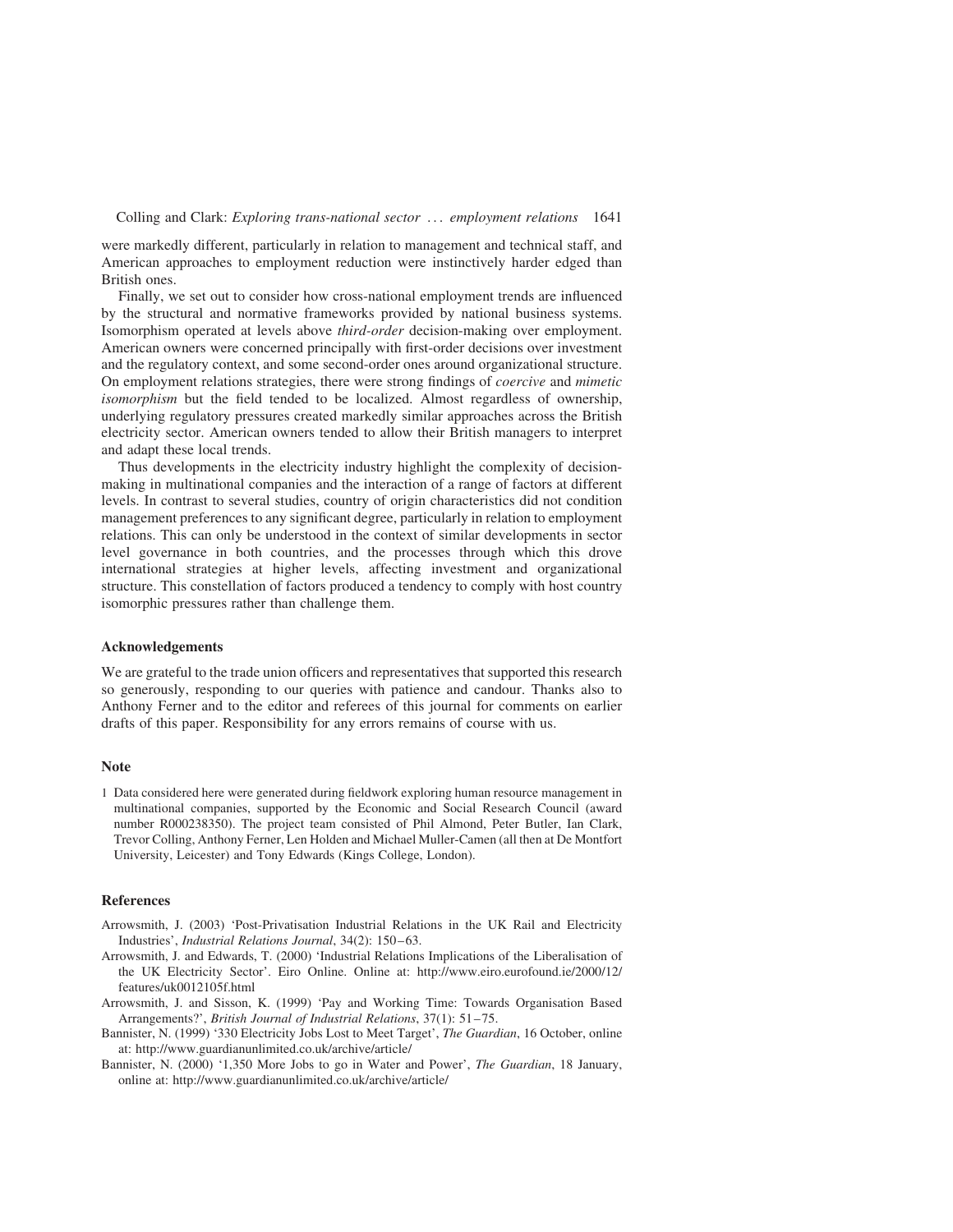- Birchall, J., 'French Criticised Over Power Market'. Financial Times, 24 January, online at: http:// www.globalarchive.ft.com/articles.html
- Boyfield, K. (2002) 'Americans Fly', Utility Week, 1 November: 17–18.
- Bromley, S. (1996) 'Energy'. In Coates, D. (ed.) Industrial Policy in Britain. Basingstoke: Macmillan, pp. 85–112.
- Coates, D. (2001) Models of Capitalism: Growth and Stagnation in the Modern Era. Cambridge: Polity Press.
- Colling, T. (1991) 'Privatisation and the Management of Industrial Relations in Electricity Distribution', Industrial Relations Journal, 22(2): 117–29.
- Cooper, J. (2000) 'Regulation But Not As We Know It The Utilities Bill', New Law Journal, 150(6926): 352.
- Daly, E. (2001) 'Spain's Electric Growth Spurt: Foreign Suitors Size Up Country's Main Power Companies', Herald Tribune, 17–18 February: 11.
- DiMaggio, P. and Powell, W. (1983) 'The Iron Cage Revisited: Institutional Isomorphism and Collective Rationality in Organizational Fields', American Sociological Review, 48: 161–73.
- Edwards, T. and Ferner, A. (2002) 'The Renewed American Challenge: A Review of Employment Practice in US Multinationals', Industrial Relations Journal, 33(2): 94–111.
- Electricity Association (2003) Who Owns Whom in the UK Electricity Industry. Policy Research, 30 June, London: Electricity Association.
- Electricity Supply Trades Union Council (ESTUC) (Undated): Distribution Review Draft Price Controls: Submission by the Electricity Supply Trades Union Council.
- Energy Information Administration (EIA) (2000a) Electricity Reform Abroad and US Investment, US Department of Energy. Chapter 1: 'Electricity Reform Abroad: Experiments in Argentina, Australia and the United Kingdom', online at: http://www.eia.doe.gov/cneaf/emeu/pgem/ electric/ch1.html
- Energy Information Administration (EIA) (2000b) Transitional Strategies, US Department of Energy, online at: http://www.eia.doe.gov/cneaf/electricity/chg\_str/booklet/strategies.html
- Energy Information Administration (EIA) (2000c) The Changing Structure of the Electric Power Industry 2000: An Update, US Department of Energy, October, online at: http://www.eia.doe. gov/cneaf/electricity/chg\_str\_update2000.html
- Energy Information Administration (EIA) (2001) Financial Statistics of Major US Investor Owned Electric Utilities, US Department of Energy, online at: http://www.eia.doe.gov/cneaf/ electricity/invest\_sum.html
- Ferner, A. (1997) 'Country of Origin Effects and HRM in Multinational Companies', Human Resource Management Journal, 7(1): 19–37.
- Ferner, A. and Colling, T. (1993) 'Industrial Relations in the Electricity Supply Industry'. In Pendleton, A. and Winterton, J. (eds) Public Enterprises in Transition – Industrial Relations in State and Privatised Industries. London: Routledge.
- Ferner, A., Almond, P., Clark, I., Colling, T., Edwards, T., Holden, L. and Muller-Camen, M. (2004) 'The Dynamics of Central Control and Subsidiary Autonomy in the Management of Human Resources: Case Study Evidence from US MNCs in the UK', Organization Studies, 25(3): 363–91.
- Gall, G. (1994) 'The Rise of Single Table Bargaining in Britain', Employee Relations, 16(4): 62–71.
- Green, R. (1997) 'Has Price Cap Regulation of UK Utilities Been a Success?', Public Policy for the Private Sector, The World Bank, Note no.132, online at: http://www.worldbank.org/html/fpd/ notes/132/
- Gow, D. (1999) 'Industry Attacks Power Pool "Gaming"', The Guardian, 21 July, online at: http:// www.guardianunlimited.co.uk/archive/article/
- Gow, D. (2000) 'Grid Turns Its Back on UK', The Guardian, 24 May, online at: http://www. guardianunlimited.co.uk/archive/article/
- Hall, M., Hoffman, A., Marginson, P. and Muller, T. (2003) 'National Influences on European Works Councils in UK and US-Based Companies', Human Resource Management Journal, 13(4): 75–92.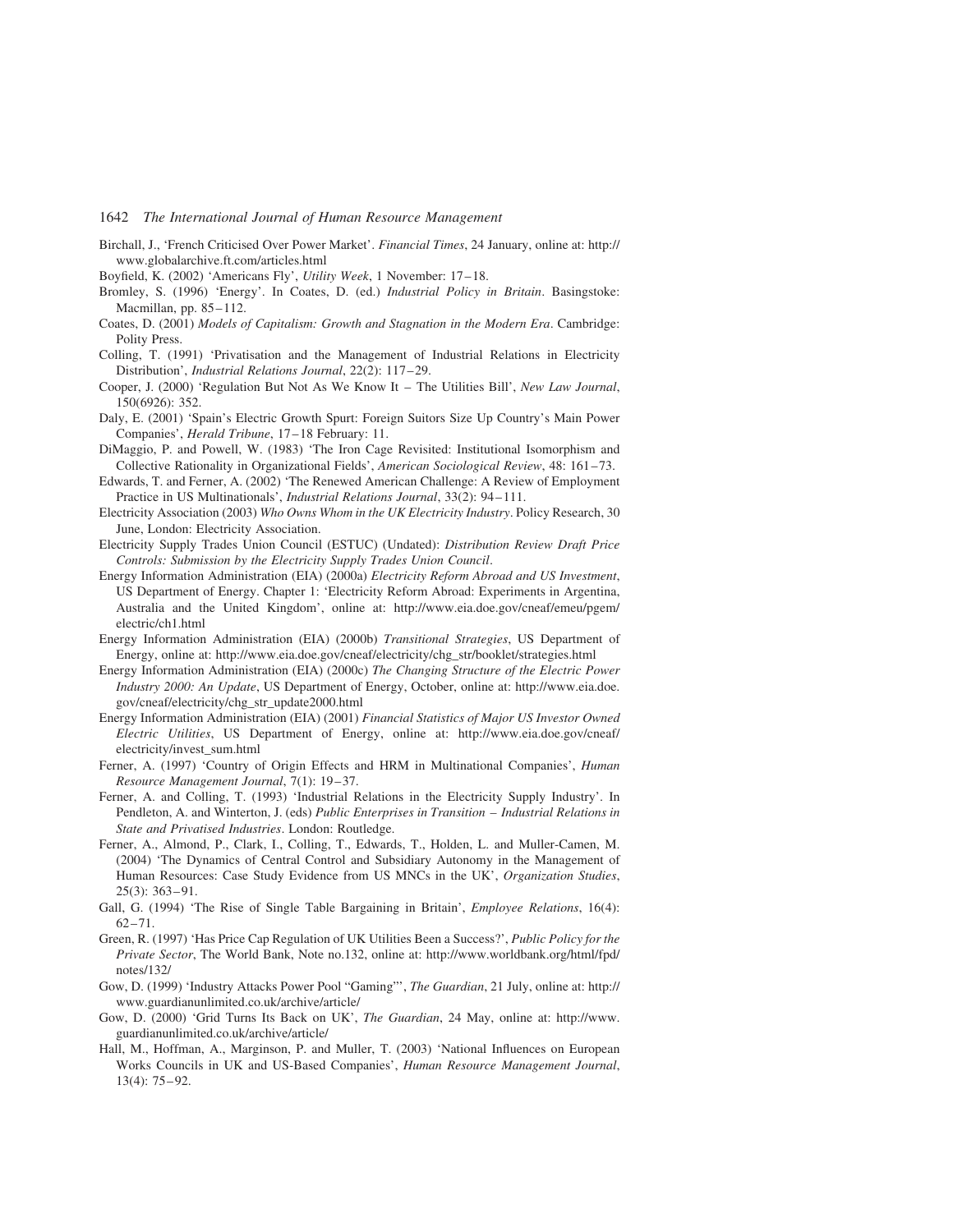- Hall, P. and Soskice, D. (2001) Varieties of Capitalism: The Institutional Foundations of Comparative Advantage. Oxford: Oxford University Press.
- Harzing, A.-W. (1999) Managing the Multinationals: An International Study of Control Mechanisms. Cheltenham: Edward Elgar.
- Harzing, A.-W. and Sorge, A. (2002) 'The Relative Impact of Country of Origin and Universal Contingencies on Internationalisation Strategies and Corporate Control in Multinational Enterprises: Worldwide and European Perspectives', Organisation Studies, 24(2): 187–214.
- Heller, R. (2001) 'The Scots are Coming!', Forbes, 22 January: 76.
- Hollingsworth, J.R. and Streek, W. (1994) 'Countries and Sectors: Concluding Remarks on Performance, Convergence, and Competitiveness'. In Hollingsworth, J.R., Schmitter, P.C. and Streek, W. (eds) Governing Capitalist Economies: Performance and Control of Economic Sectors. Oxford: Oxford University Press, pp. 270–300.
- Incomes Data Services (IDS) (1996) 'SWEB Introduces Customer Satisfaction Bonus Based on US Model', IDS 716, July: 27–8.
- Industrial Relations Services (IRS) (1997) 'Electricity, Gas and Water', Pay and Benefits Briefing, no. 437, December: 11.
- Industrial Relations Services (IRS) (2000) 'Electricity, Gas and Water', Pay and Benefits Briefing, no. 508, November: 6.
- Industrial Relations Services (IRS) (2003) 'Energy and Utilities', Pay and Benefits Briefing, no. 788, November: 23.
- Marginson, P., Hall, M., Hoffman, A. and Muller, T. (2004) 'The Impact of European Works Councils on Management Decision Making in UK and US-Based Multinationals: A Case Study Comparison', British Journal of Industrial Relations, 42(2), June: 209–33.
- Maritinez-Lucio, M., Turnbull, P., Blyton, P. and McGurk, J. (2001) 'Using Regulation: An International Comparative Study of the Civil Aviation Industry in Britain and Spain', European Journal of Industrial Relations, 7 March: 49–70.
- McGowan, F. (1994) 'The Internationalisation of Privatisation'. In Clarke, T. (ed.) International Privatisation: Strategies and Practices. Berlin: De Gruyter, pp. 25–42.
- Morgan, O. (1999) 'Blackout Threat Over Job Cuts', The Observer, Business Supplement, 3 October: 1.
- Muller-Camen, M., Almond, P., Gunnigle, P., Quintanilla, J. and Tempel, A. (2001) 'Between Home and Host Country: Multinationals and Employment in Europe', Industrial Relations Journal, 32(5): 435–49.
- Negandhi, A. (1983) 'External and Internal Functioning of American, German and Japanese Multinational Corporations'. In Goldberg, W. (ed.) Governments and Multinationals. Cambridge, MA: Oelgeschlager.
- Organization for Economic Cooperation and Development (OECD) (2002) 'Regulatory Reform in the United Kingdom'. OECD Reviews of Regulatory Reform. Paris: OECD.
- Parker, D. (1999) 'Regulation of Privatised Public Utilities in the UK: Performance and Governance', International Journal of Public Sector Management, 12(3): 213–35.
- Pendleton, A. (1997) 'The Evolution of Industrial Relations in the UK Nationalised Industries', British Journal of Industrial Relations, 35(2): 145–72.
- PR Newswire (1999) 'Commonwealth Edison and Cinergy Withdraw as Intervenors in AEP-CSW Merger', 23 November: 1823.
- Unison (1997) Deregulation of the UK Gas and Electricity Industries. Report prepared by Unison's National Energy Office for the Utility Workers Union of America Conference, 18–19 June. Washington, DC.
- Unison (2000) Submission to the Office of Gas and Electricity Markets in Response to the Consultation Paper on the Joint Venture between Eastern Electricity and London Electricity.
- Utility Workers' Union of America (UWUA) (2000) 'Fighting Deregulation and Protecting Utility Workers', online at: http://www.uwua.org/2991.html
- White, M. (1996) 'Tory Investment "Miracle" Attacked as Rich Pickings Sham', The Guardian, 30 December: 6.